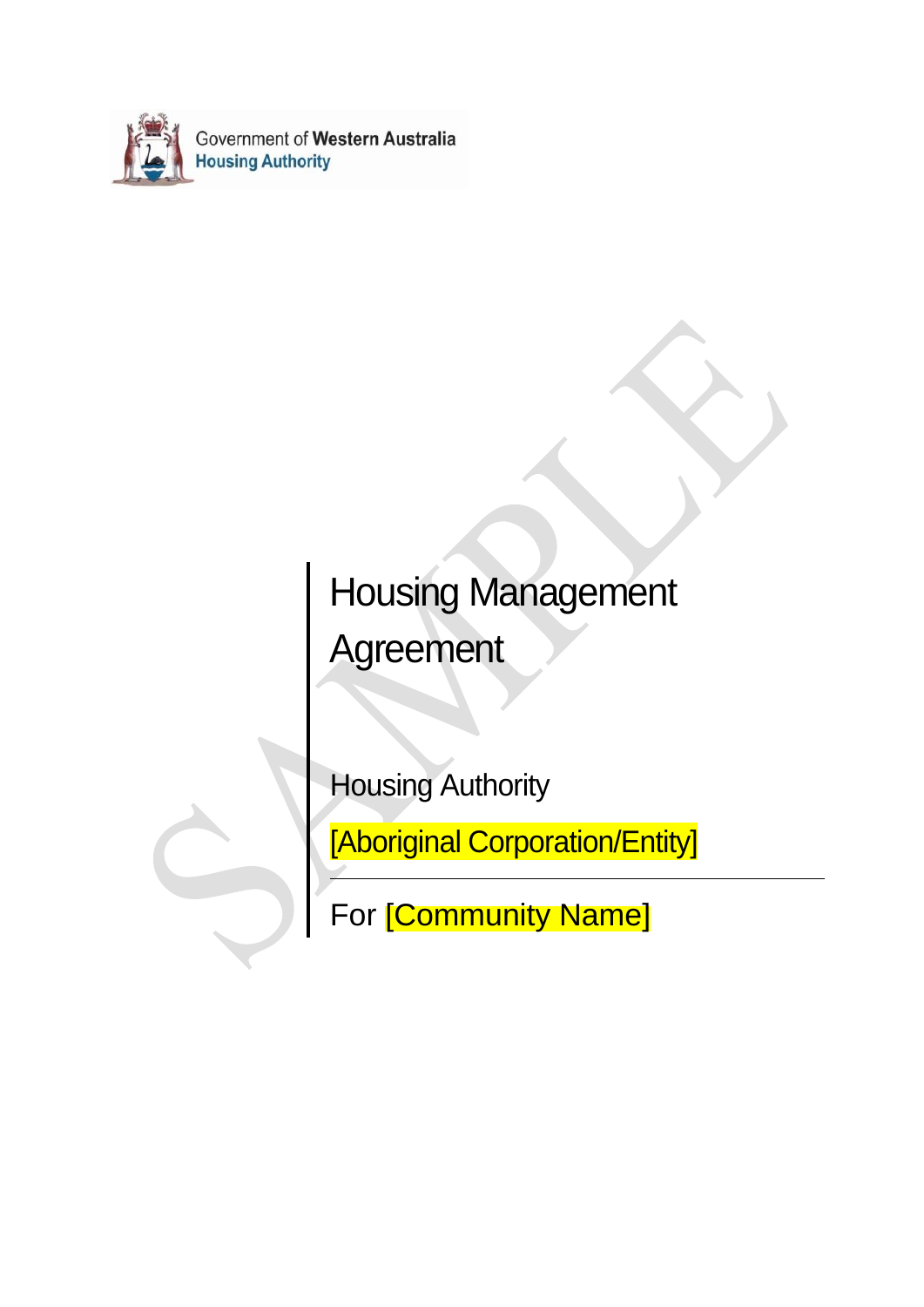## Housing Management Agreement

[Aboriginal Corporation/Entity]

|                                       | 3<br><b>Details</b>                                                                                                                                                              |                                                          |  |  |  |
|---------------------------------------|----------------------------------------------------------------------------------------------------------------------------------------------------------------------------------|----------------------------------------------------------|--|--|--|
|                                       | <b>Background</b>                                                                                                                                                                | 4                                                        |  |  |  |
|                                       | <b>Agreed Terms</b><br>4                                                                                                                                                         |                                                          |  |  |  |
| 1.<br>1.1<br>1.2                      | Defined terms and interpretation<br>Defined terms<br>Interpretation                                                                                                              | 4<br>4<br>6                                              |  |  |  |
| 2.                                    | <b>Purpose of Agreement</b>                                                                                                                                                      | $\overline{7}$                                           |  |  |  |
| 3.                                    | <b>Term</b>                                                                                                                                                                      | 8                                                        |  |  |  |
| 4.<br>4.1<br>4.2<br>4.3<br>4.4<br>4.5 | The Authority's Obligations<br>General<br><b>Tenancy Agreements</b><br><b>Tenancy Management</b><br><b>Asset Management</b><br>Allocation of Nominated Lots and Nominated Houses | 8<br>8<br>8<br>8<br>$\boldsymbol{9}$<br>$\boldsymbol{9}$ |  |  |  |
| 5.                                    | The Authority takes no Interest in Land                                                                                                                                          | 9                                                        |  |  |  |
| 6.<br>6.1<br>6.2                      | <b>Organisation's Obligations</b><br>General<br>Surrender, Transfer or Encumber Interests in Nominated Lots and Nominated Houses                                                 | 10<br>10<br>10                                           |  |  |  |
| 7.                                    | <b>Organisation's Representations and Warranties</b>                                                                                                                             | 10                                                       |  |  |  |
| 8.<br>8.1<br>8.2                      | <b>Nominated Lots and Nominated Houses</b><br>Nominated Lots<br>Nominated Houses                                                                                                 | 11<br>11<br>11                                           |  |  |  |
| 9.                                    | <b>Cultural Circumstances</b>                                                                                                                                                    | 12                                                       |  |  |  |
| 10.                                   | <b>Employment and Contracting</b>                                                                                                                                                | 12                                                       |  |  |  |
| 11.                                   | <b>Audit</b>                                                                                                                                                                     | 13                                                       |  |  |  |
| 12.<br>12.1<br>12.2                   | <b>Delegation, Assignment and Agency</b><br>The Authority<br>Organisation                                                                                                        | 13<br>13<br>13                                           |  |  |  |
| 13.                                   | Variation                                                                                                                                                                        | 13                                                       |  |  |  |
| 14.                                   | <b>Extension of Agreement</b>                                                                                                                                                    | 14                                                       |  |  |  |
| 15.                                   | <b>Termination</b>                                                                                                                                                               | 14                                                       |  |  |  |
| 16.                                   | <b>Disputes and Mediation</b>                                                                                                                                                    | 15                                                       |  |  |  |
| 17.                                   | <b>General Provisions</b>                                                                                                                                                        | 15                                                       |  |  |  |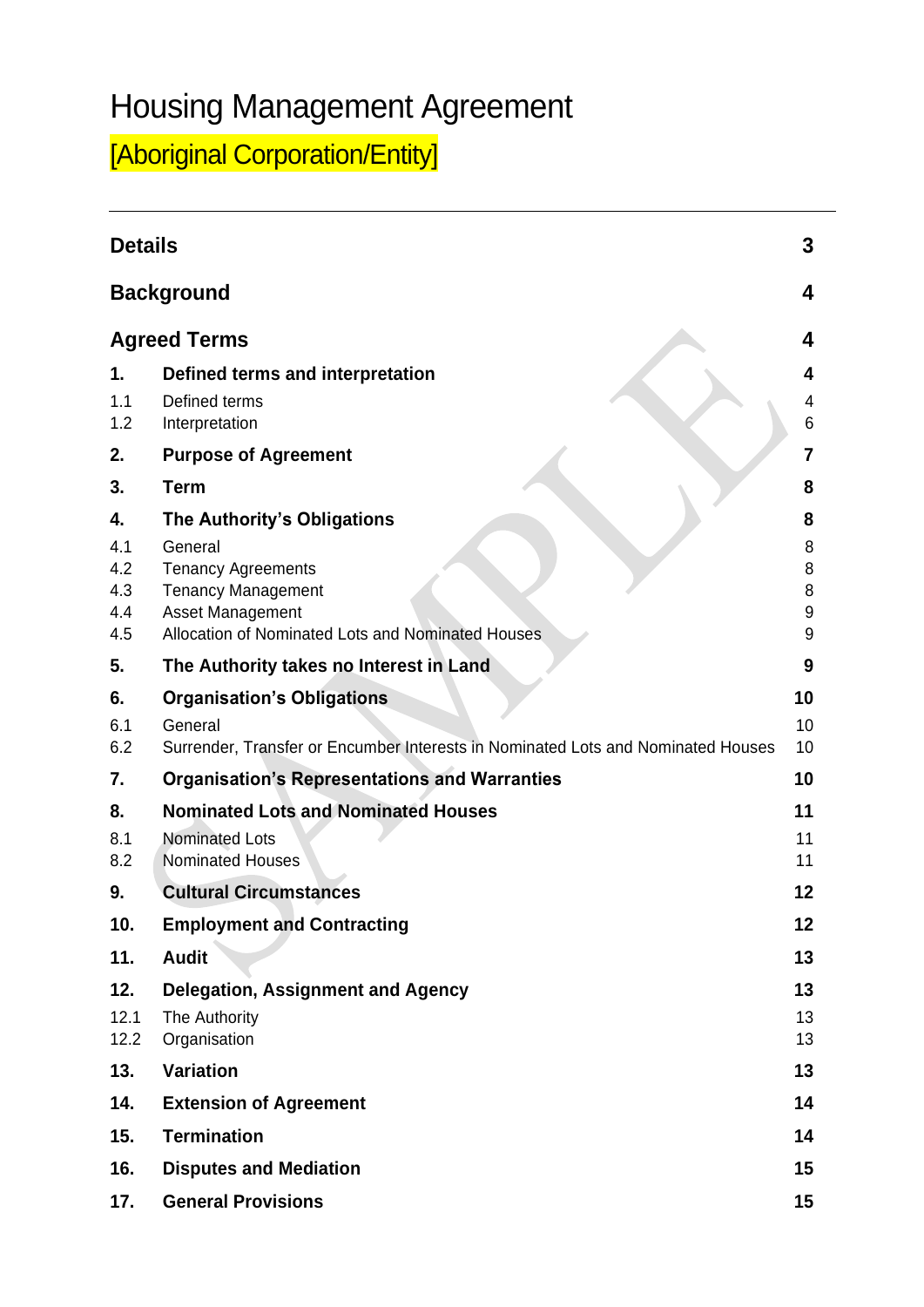| 17.1 | Notices and Service of Notices               | 15 |
|------|----------------------------------------------|----|
| 17.2 | <b>Effective on Receipt</b>                  | 15 |
| 17.3 | Costs, Fees and Charges                      | 16 |
| 17.4 | Waiver and Exercise of Rights                | 16 |
| 17.5 | <b>Schedule and Annexure</b>                 | 16 |
| 17.6 | Confidentiality                              | 16 |
| 17.7 | <b>Previous Housing Management Agreement</b> | 16 |
|      | <b>Signing Page</b>                          | 17 |
|      | <b>Schedule A</b>                            | 18 |
|      | <b>Schedule B</b>                            | 19 |
|      | <b>Schedule C</b>                            | 20 |
|      | <b>Schedule D</b>                            | 21 |
|      | <b>Annexure A</b>                            | 22 |
|      |                                              |    |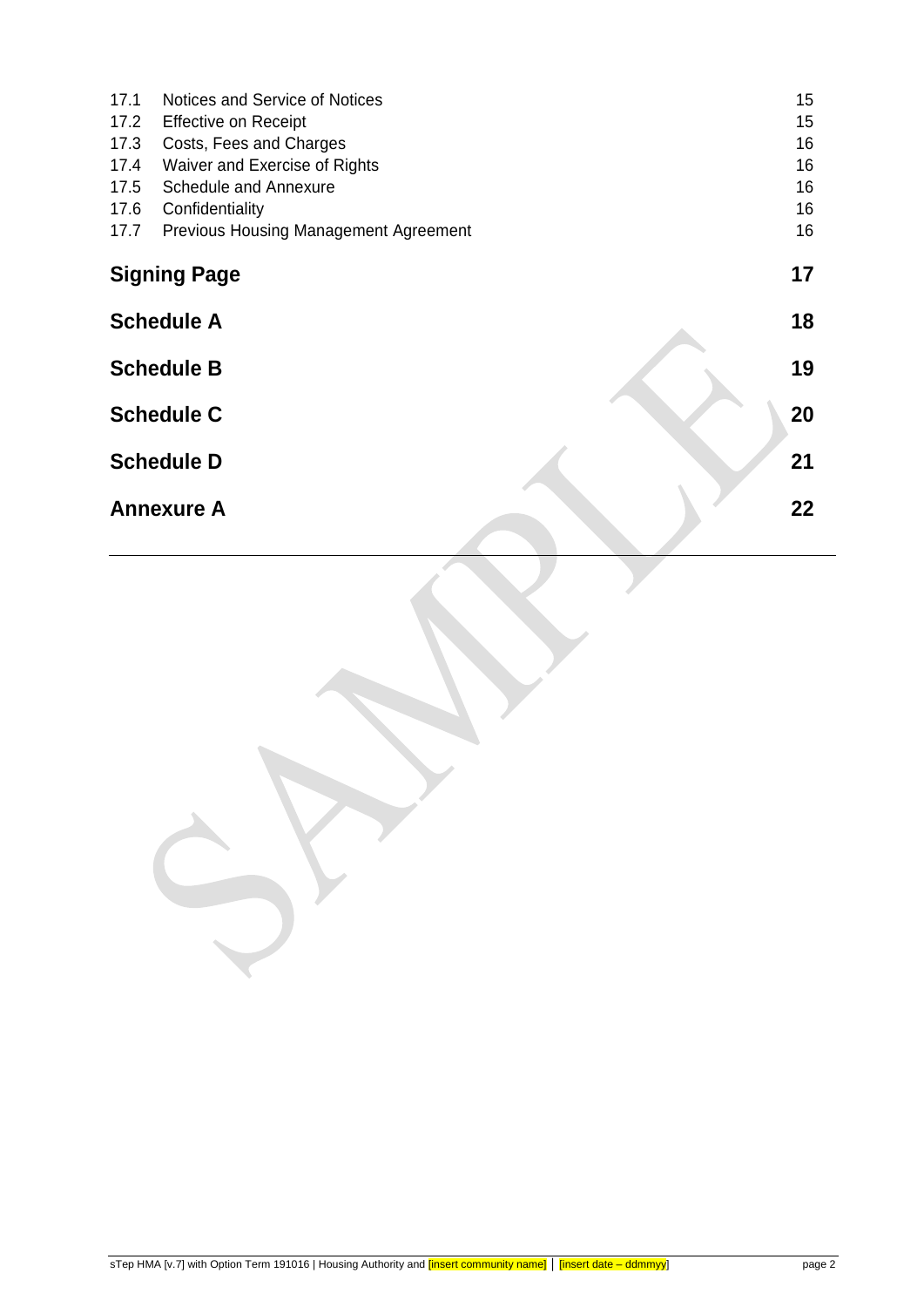<span id="page-3-0"></span>

| <b>Details</b> |       |                                                                   |        |  |
|----------------|-------|-------------------------------------------------------------------|--------|--|
| Date           | (day) | (month in full)<br>[insert (by handwriting) date of last signing] | (year) |  |
|                |       |                                                                   |        |  |

This agreement is between the Housing Authority and **[Aboriginal Corporation/ Entity]** the organisation that represents [Community Name].

OR

(DELETE whichever is NOT applicable and this note)

This agreement is between the Housing Authority and the Aboriginal Lands Trust (the Aboriginal entity with the power to make this agreement) that represents [Community Name].

## **Parties**

| Name            | <b>Housing Authority,</b> a body corporate continued under section $6(1)$ of the |
|-----------------|----------------------------------------------------------------------------------|
|                 | <i>Housing Act 1980</i> (WA)                                                     |
| Short form name | Authority                                                                        |
| Notice details  | 99 Plain Street, East Perth, Western Australia, 6004                             |
| Contact         | Director General or his nominee from time to time                                |
|                 |                                                                                  |
| $\mathbf{r}$    | $\sim$                                                                           |

| Name            | [Aboriginal Corporation/ Entity]               |
|-----------------|------------------------------------------------|
| Short form name | Organisation                                   |
| Notice details  | [Address, include facsimile number]            |
| Contact         | [Details - CEO, Director or Company Secretary] |
|                 |                                                |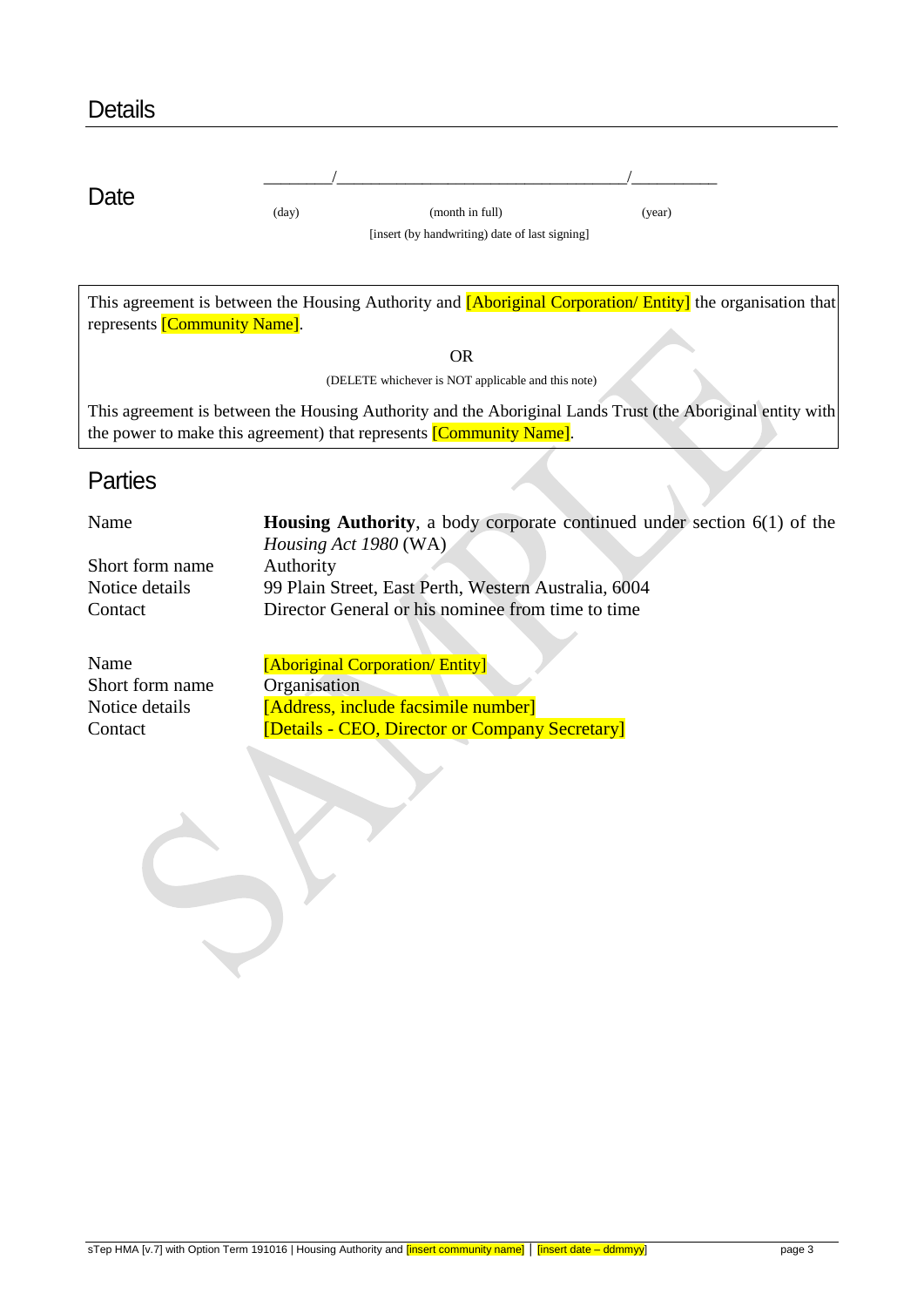- <span id="page-4-0"></span>A. The Parties have agreed, in accordance with the *Housing Act 1980* (WA) ("Housing Act"), for the Authority to let and lease Nominated Lots or Nominated Houses, provide services to those Nominated Lots and Nominated Houses and enter into arrangements for the provision of such services.
- B. The Organisation and the Authority are committed to providing public housing standards and management practices in selected Communities which are consistent with those standards and practices provided for in the *Residential Tenancies Act 1987*(WA).
- C. The Authority acknowledges the independence of the Organisation and the right of the Community to self-determination.
- D. The Authority further acknowledges the rights of the Organisation in respect of the Nominated Lots and Nominated Houses and confirms that nothing in this Agreement confers upon the Authority any proprietary interest of any nature whatsoever in the Nominated Lots or Nominated Houses.

The Parties agree as follows:

## <span id="page-4-1"></span>Agreed Terms

<span id="page-4-2"></span>1. Defined terms and interpretation

#### <span id="page-4-3"></span>**1.1 Defined terms**

The following definitions apply unless the contrary intention appears:

**Aboriginal Land** means Crown land, or freehold land that is owned by the Aboriginal Affairs Planning Authority, the Aboriginal Lands Trust or the State over which an Aboriginal entity has power to grant a lease.

**Aboriginal Person** has the meaning as that term is defined in the *Aboriginal and Torres Strait Islander Act 2005* (Cth).

**Agreement** means this Housing Management Agreement pursuant to section 62B(1) of the Housing Act.

**Annexure** means annexure or attachment to this Agreement.

**Annual Report** means a report prepared by the Authority for the benefit of the Organisation which contains, as far as can be reasonably ascertained, the following information:

- (a) The Nominated Lots and Nominated Houses that are leased pursuant to a Tenancy Agreement;
- (b) The names of all Tenants leasing the above Nominated Lots and Nominated Houses;
- (c) The total Rent received by the Authority pursuant to the Tenancy Agreements;
- (d) The total expenditure on repairs and maintenance of Nominated Houses and Nominated Lots; and
- (e) Any other relevant information.

**Business Day** means a day other than a Saturday, Sunday or public holiday in Western Australia.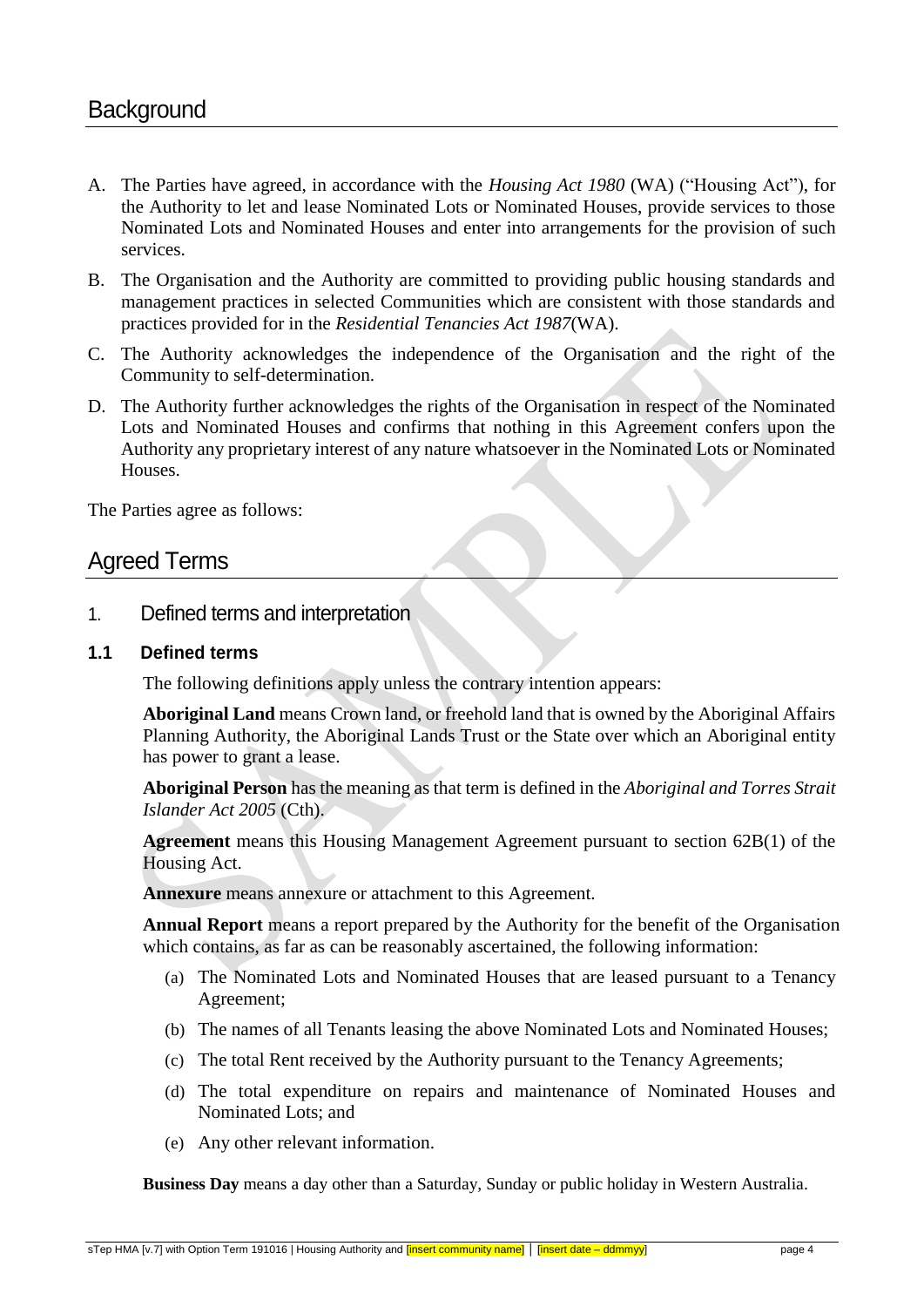**Commonwealth** means the Commonwealth of Australia.

**Community** means a community wholly or principally composed of Aboriginal Persons.

**Compensation** means any monies payable to a Party pursuant to Law.

**Commencement Date** means the date shown on the Details page of this Agreement.

**Cultural Circumstance** means any one or more of the circumstances listed in Schedule D of this Agreement.

**Eligible Persons** means a person eligible to enter into a Tenancy Agreement in respect of a given Nominated Lot or Nominated House.

**Encumbrance** means any mortgage, charge or lien over Aboriginal Land, whether registered or equitable, of any nature whatsoever.

**Essential Services** means services which are reasonably necessary for the proper maintenance and enjoyment of the Nominated Lots and Nominated Houses, including electricity supply, water supply, sewerage and plumbing, road access and gas supply.

#### **Expiration Date** means **[insert date]**

**Extended Term** means:

- (a) **First Extended Term** means five (5) years commencing on [insert date] and expiring on [insert date];
- (b) **Second Extended Term** means five (5) years commencing on [insert date] and expiring on **[insert date]**;
- (c) **Third Extended Term** means five (5) years commencing on [insert date] and expiring on [insert date];
- (d) **Fourth Extended Term** means five (5) years commencing on [insert date] and expiring on **[insert date]**;
- (e) **Fifth Extended Term** means five (5) years commencing on [insert date] and expiring on [insert date];
- (f) **Sixth Extended Term** means five (5) years commencing on [insert date] and expiring on [insert date]; and
- (g) **Seventh Extended Term** means five (5) years commencing on [insert date] and expiring on **[insert date]**.

**Government Agency** means the Commonwealth or Western Australian government or any Commonwealth or State governmental, semi-governmental, administrative, fiscal or judicial body, department, commission, authority, tribunal, agency or entity.

**House** has the meaning as that term is defined in the Housing Act*.* 

**Housing Act** means the *Housing Act 1980* (WA).

Insolvency Event means any one or combination of the following or any event or circumstance reasonably approximating the following:

- (a) the Organisation disposes of the whole or any part of its operations or business other than in the ordinary course of business, including infrastructure necessary for the supply of Essential Services to the Nominated Lots or Nominated Houses;
- (b) the Organisation becomes insolvent or ceases to carry on operations or is deemed to be so under statute or otherwise;
- (c) the Organisation ceases to be able to pay its debts as and when they become due;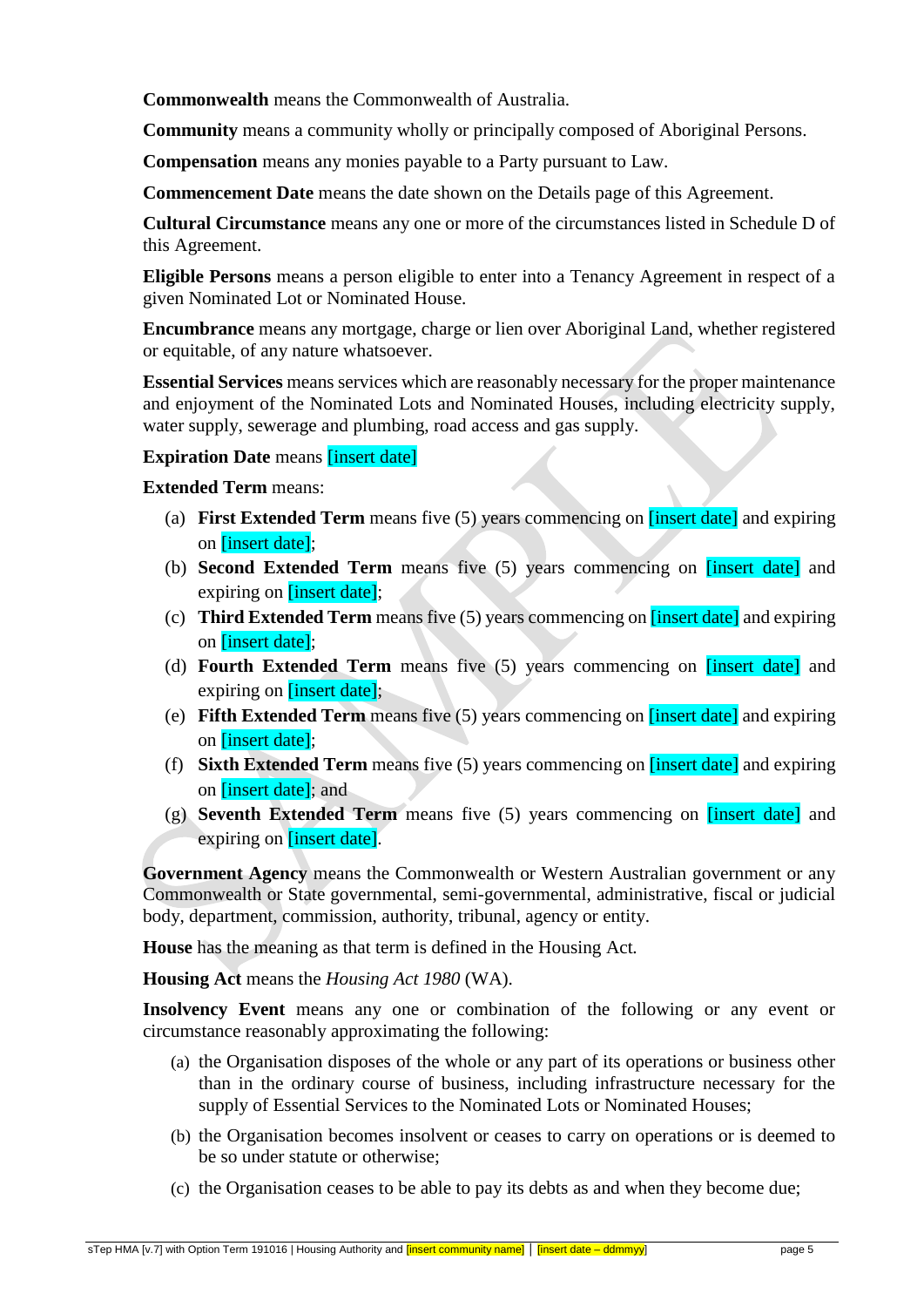- (d) any step is taken by the Organisation to enter into any arrangement for debt management between the Organisation and its creditors, without the prior written consent of the Authority; or
- (e) any step is taken to appoint an administrator to administer the Organisation.

**Law** means the written law (including any subsidiary legislation) of the State and the Commonwealth, applying in and to the State.

**Lessor** has the meaning as that term is defined in the Residential Tenancies Act*.*

Lot means an area of land which is shown on a plan of survey, sketch plan or community layout plan (CLP).

**Minister** means the Minister of the State for the time being administering the Housing Act*.*

**Nominated House** in relation to a housing management agreement has the meaning given in section 62D(2) of the Housing Act and is listed in Schedule B for the period specified in that Schedule.

**Nominated Lot** in relation to a housing management agreement has the meaning given in section 62D(1) of the Housing Act and is listed in Schedule A for the period specified in that Schedule.

**Party** means either the Authority or the Organisation, as the case requires, and Parties means both of them.

**Practical Completion** means the practical completion of construction or refurbishment of the Nominated Houses that are ready for occupation and there are no omissions or defects which could have a materially adverse impact on the occupation or use of the Nominated Houses.

**Records** means any financial or other records that the Organisation is required to keep under Law or otherwise at the direction of a Government Agency.

**Rent** has the meaning as that term is defined in the Residential Tenancies Act*.*

**Residential Tenancies Act** means the *Residential Tenancies Act 1987* (WA)*.*

**Residential Tenancy Agreement or Tenancy Agreement** has the meaning as that term is defined in the Residential Tenancies Act section 3*.*

**Schedule** means a Schedule to this Agreement.

**State** means the State of Western Australia.

**Tenant** has the meaning as that term is defined in the Residential Tenancies Act*.*

**Term** means the term of this Agreement which term shall commence on the Commencement Date and expire on the Expiration Date and include any extension or renewal of the Term.

#### <span id="page-6-0"></span>**1.2 Interpretation**

In this Agreement headings are for convenience only and do not affect interpretation unless the context indicates a contrary intention:

- (a) words importing the singular include the plural and vice versa;
- (b) words importing any gender include the other gender;
- (c) a reference to persons includes a firm, a body corporate, an unincorporated association or an authority;
- (d) a reference to a person includes that person's executors, administrators, successors, substitutes and assignees, to the extent that the same are permitted by the terms of this Agreement.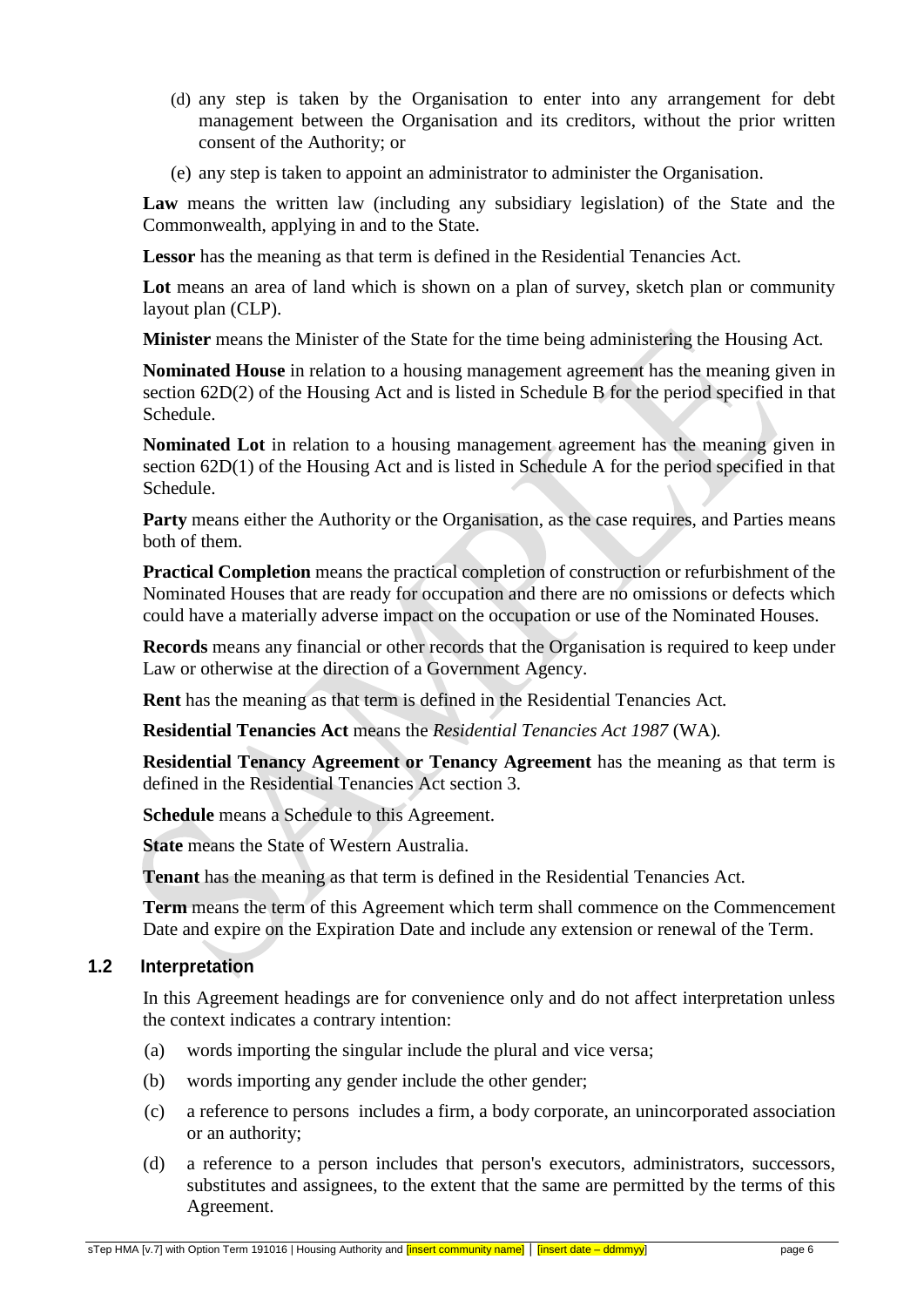- (e) where the day on which or by which any act, matter or thing is to be done under this Agreement is not a Business Day, that act, matter or thing will be done on the immediately following Business Day;
- (f) this Agreement shall be interpreted, applied and will take effect as a contract made in Western Australia;
- (g) nothing in this Agreement shall be construed so as to make a Party a partner, agent or representative of the other Party or to create any partnership, association or agency for a joint venture or any other purpose;
- (h) this Agreement will be binding upon the Parties and their respective successors and assigns who become Parties under the terms of this Agreement, to the extent permitted under the terms of this Agreement.
- (i) this Agreement will apply to all Nominated Houses and Nominated Lots, as amended by the Parties from time to time in accordance with Clause 8 of this Agreement;
- (j) references to a person or body which has ceased to exist or has been reconstituted, amalgamated, reconstructed or merged, or the functions of which have become exercisable by any other person or body in its place, shall be taken to refer to the person or body established or constituted in its place or by which its functions have become exercisable;
- (k) this Agreement replaces any previous agreement between the Parties related to management of the Nominated Lots and/or Nominated Houses;
- (l) a reference to a clause is a reference to a clause in this Agreement;
- (m) if the word "including" or "includes" is used, the words "without limitation" are taken to immediately follow; and
- (n) a reference to a person, statutory authority, government body (corporate or unincorporated) established under any written law includes a reference to any person (corporate or unincorporated) established or continuing to perform the same or a substantially similar function and
- (o) a reference to a thing includes each and every part of a thing.

Neither Party shall be bound by any representations or warranties made to any third parties by the other Party.

## <span id="page-7-0"></span>2. Purpose of Agreement

This Agreement establishes the following:

- (a) the terms upon which the Authority is to control and manage the letting and leasing of the Nominated Lots and Nominated Houses for the Organisation pursuant to section 62B(2) of the Housing Act;
- (b) the entitlement of the Authority to lease a Nominated Lot or Nominated House to Tenants under a Tenancy Agreement pursuant to section 62F(c) of the Housing Act;
- (c) the general obligations and responsibilities of the Authority in relation to the management and maintenance of the Nominated Houses and Nominated Lots;
- (d) the obligations and responsibilities of the Organisation in relation to facilitating the operation of this Agreement; and
- (e) the obligations of the Parties generally.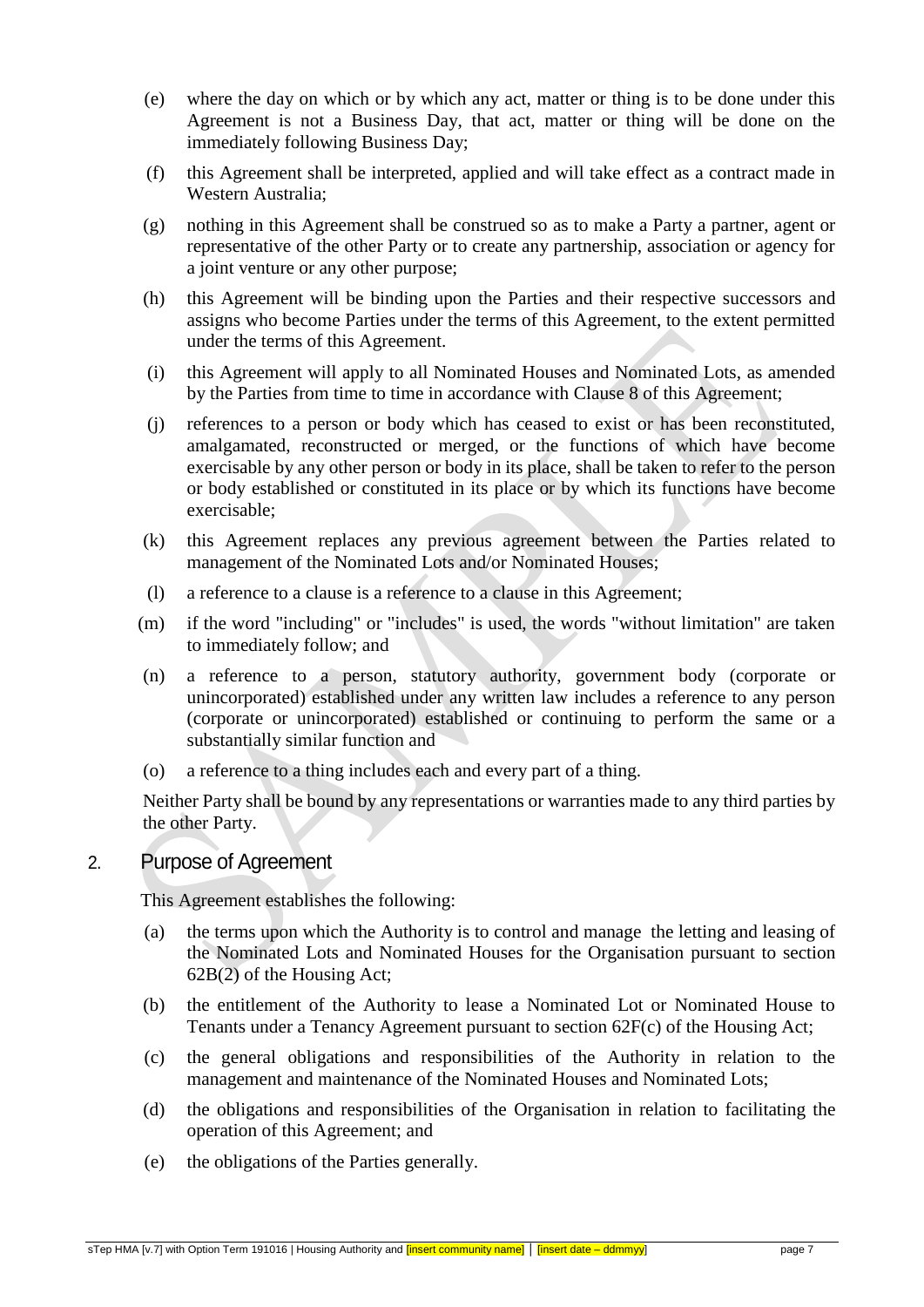## <span id="page-8-0"></span>3. Term

The Agreement is for the Term subject to the terms and conditions contained herein.

## <span id="page-8-1"></span>4. The Authority's Obligations

### <span id="page-8-2"></span>**4.1 General**

The Authority agrees:

- (a) to determine, subject to the provisions of any relevant Law, the terms of a Tenancy Agreement for the Nominated Lots and Nominated Houses and to execute the same with a Tenant on behalf of the Organisation.
- (b) to be taken to be the Lessor, pursuant to section  $62G(1)(b)$  of the Housing Act, of all Nominated Lots and Nominated Houses subject to a relevant Tenancy Agreement and for the purposes of the Residential Tenancies Act.

#### <span id="page-8-3"></span>**4.2 Tenancy Agreements**

The Parties agree that all Tenancy Agreements will be consistent with the minimum requirements in respect of rights and obligations of a Lessor and Tenant set out in Part IV and Part V of the Residential Tenancies Act.

#### <span id="page-8-4"></span>**4.3 Tenancy Management**

The Authority agrees:

- (a) to exercise all rights and obligations accruing to a Lessor under the Residential Tenancies Act in respect of Nominated Lots and Nominated Houses, except as otherwise lawfully provided for in this Agreement or any Tenancy Agreement entered into in respect of the Nominated Lots and Nominated Houses, including:
	- (i) executing Tenancy Agreements in accordance with clause 4.1(a) of this Agreement; and
	- (ii) determining the term of Tenancy Agreements;
- (b) to be responsible for issuing of all required notices, of any nature whatsoever, in respect of any Tenancy Agreement regarding a given Nominated Lot and Nominated House, including:
	- (i) notices for variation of Rent;
	- (ii) default or breach notices;
	- (iii) termination of a Tenancy Agreement; and
	- (iv) all other notices as provided for in the Residential Tenancies Act;
- (c) to ensure allocation of Nominated Lots and Nominated Houses to Eligible Persons in accordance with subclause 4.5;
- (d) to determine, with the approval of the Minister, the amount of Rent payable in respect of a Tenancy Agreement;
- (e) to collect and receive all Rent paid by a Tenant of the Nominated Lot or Nominated House pursuant to a Tenancy Agreement, including the issuing receipts for all Rent collected when requested by a Tenant or Government Agency or when otherwise required by the Residential Tenancies Act or any other Law;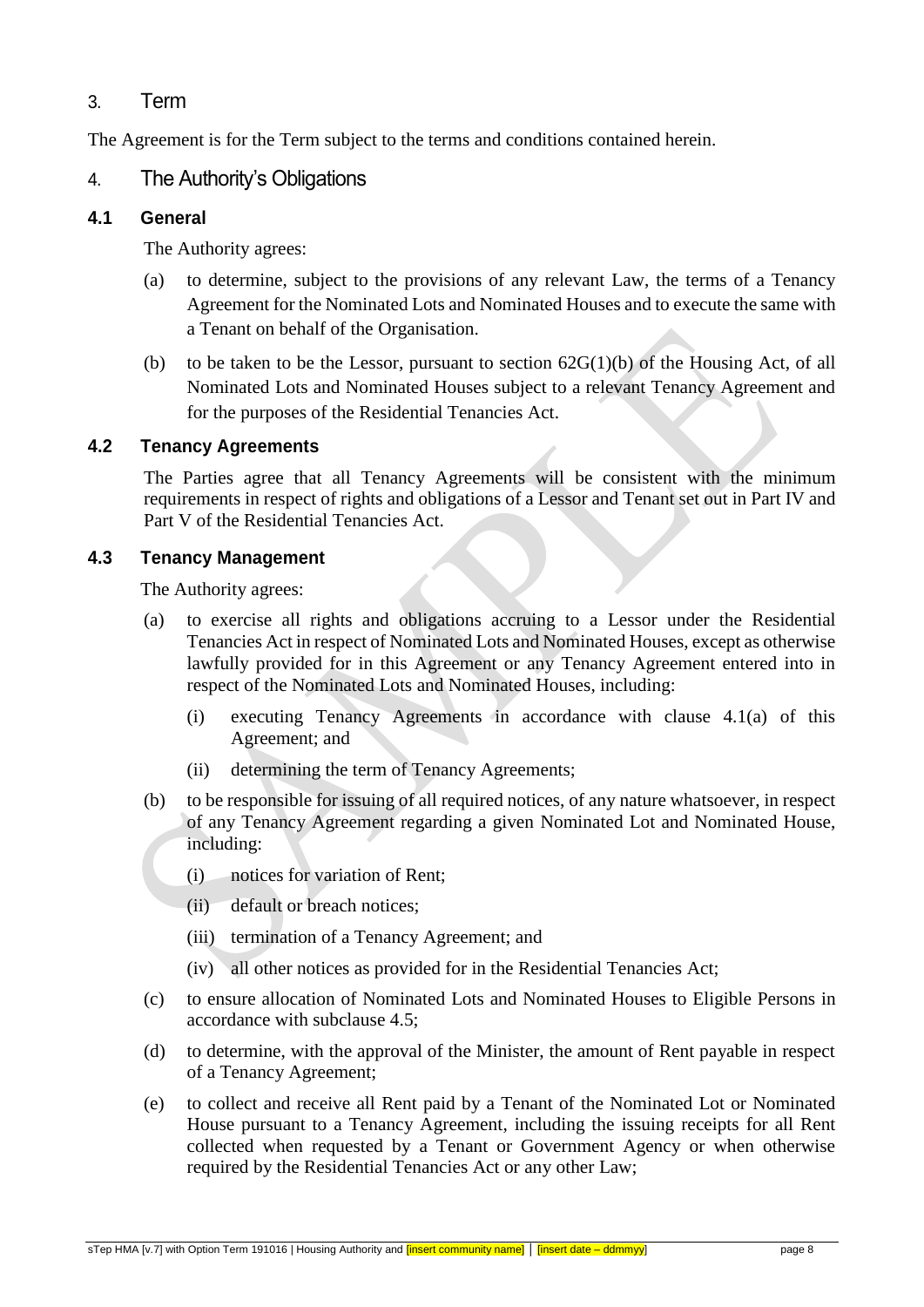- (f) to only pursue rental arrears of vacated tenants where it is economical to do so and where there are reasonable prospects of successfully recovering the vacated debt. Such decisions on pursuing vacated debts to be taken on a case by case basis and at the Authority's sole discretion; and
- (g) to provide an Annual Report to the Organisation no later than 5:00pm on 30 September each calendar year.

#### <span id="page-9-0"></span>**4.4 Asset Management**

- (a) The Authority is responsible for:
	- (i) all inspections, repairs and maintenance of Nominated Houses, to ensure that the Nominated Houses are maintained in a good state of repair and condition and that they comply with any health, safety or building Laws; and
	- (ii) Lots to the extent identified in Schedule A.
- (b) If the Authority is required to repair any damage to, or replace any damaged aspect of, any Lots or Houses which results from:
	- (i) a wilful or negligent act or omission by the Organisation or the Tenant or any other third party who has gained access to an affected Lot or House with the express or implied consent of the Organisation or the Tenant; or
	- (ii) any breach of any term of this Agreement by the Organisation, its employees, agents or contractors.

the Authority may determine, at its absolute discretion, whether it will seek recompense from the Tenant, the Organisation or any other person deemed responsible for that damage for any repairs to or replacement of the damaged property, and the amount of any recompense will be determined having regard to the individual circumstances of each case.

## <span id="page-9-1"></span>**4.5 Allocation of Nominated Lots and Nominated Houses**

- (a) The Authority is responsible for the allocation of Nominated Lots and Nominated Houses to Eligible Persons.
- (b) In performing their obligation under subclause 4.5(a), the Authority has the right to determine which Tenant will be leased which Lot or House under a Tenancy Agreement.
- (c) In making a determination under subclause 4.5(b), the Authority must have regard to the wishes of the Organisation and the Aboriginal Persons to the extent those wishes can be ascertained and are practicable.

## <span id="page-9-2"></span>5. The Authority takes no Interest in Land

- (a) This Agreement does not create in favour of the Authority any interest in Aboriginal Land (including Nominated Lots) of any nature whatsoever.
- (b) For the avoidance of doubt, the Authority does not acquire ownership of any of the Nominated Lots or Nominated Houses as a result of:
	- (i) execution of this Agreement; or
	- (ii) the inclusion of a Nominated Lots or Nominated Houses to Schedule A or Schedule B of this Agreement.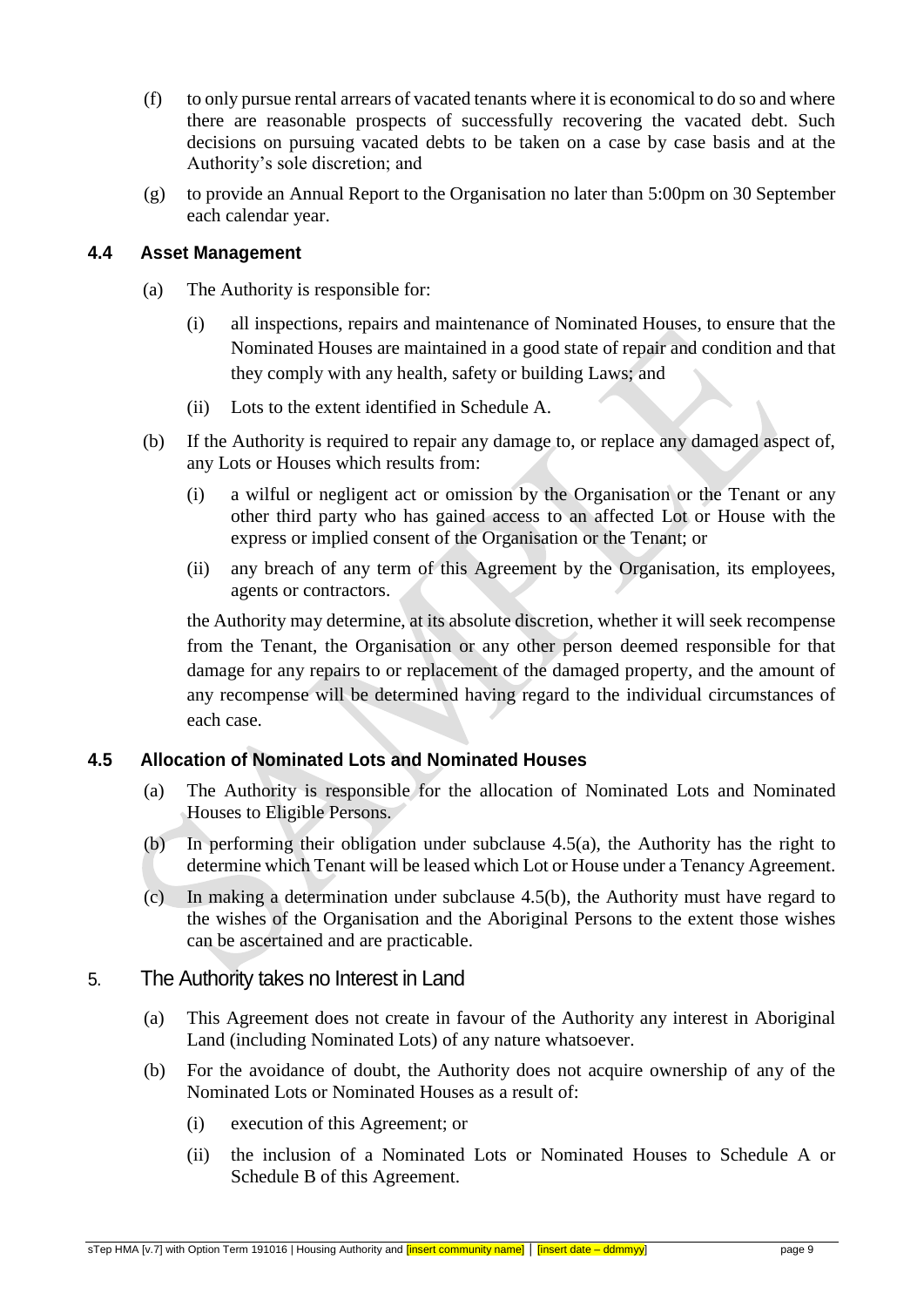## <span id="page-10-0"></span>6. Organisation's Obligations

#### <span id="page-10-1"></span>**6.1 General**

The Organisation agrees to do all things reasonably necessary to facilitate the operation of this Agreement, which include:

- (a) organising regular meetings regarding Nominated Lots and Nominated Houses to discuss the operation of this Agreement and any Tenancy Agreement;
- (b) making all reasonable efforts to assist Tenants to comply with the provisions of a Tenancy Agreement to which a Tenant is a Party; and
- (c) allowing the Authority, its employees, agents and contractors reasonable thoroughfare access through Aboriginal Land in order for the Authority to comply with and carry out its rights and its obligations under this Agreement and the Residential Tenancies Act*.*

#### <span id="page-10-2"></span>**6.2 Surrender, Transfer or Encumber Interests in Nominated Lots and Nominated Houses**

- (a) The Organisation must not, without the prior written consent of the Authority assign, transfer, let, lease, surrender or otherwise dispose of its interest in any of the Nominated Lots or Nominated Houses.
- (b) The Organisation must not, after the Commencement Date, encumber or dispose of its interest in any of the Nominated Lots or Nominated Houses.
- (c) For the avoidance of doubt, the Authority is not bound to provide the consent referred to in subclause 6.2(a).

## <span id="page-10-3"></span>7. Organisation's Representations and Warranties

The Organisation represents and warrants that:

- (a) it is an Aboriginal Corporation or Incorporated Association established under the *Corporations (Aboriginal And Torres Strait Islander) Act 2006* (Cth) or the *Associations Incorporation Act 1987* or a government agency that holds Aboriginal Land;
- (b) it is duly authorised and has the power to enter into and perform its obligations under this Agreement for the Term;
- (c) its obligations under this Agreement are valid and binding and are enforceable against it in accordance with their terms;
- (d) it has in full force and effect the authorisations, registrations, consents, approvals licenses or permits which are, or will be, required in connection with its obligations under this Agreement;
- (e) there is no litigation, arbitration or administrative proceedings currently taking place, pending or threatened against the Organisation which will or may have a materially adverse effect on the Organisation's ability to perform its obligations under this Agreement;
- (f) it is unaware of any act, matter, thing or circumstance or the reasonable possibility of an act, matter, thing or circumstance which would impede or prevent the performance of any obligation under this Agreement;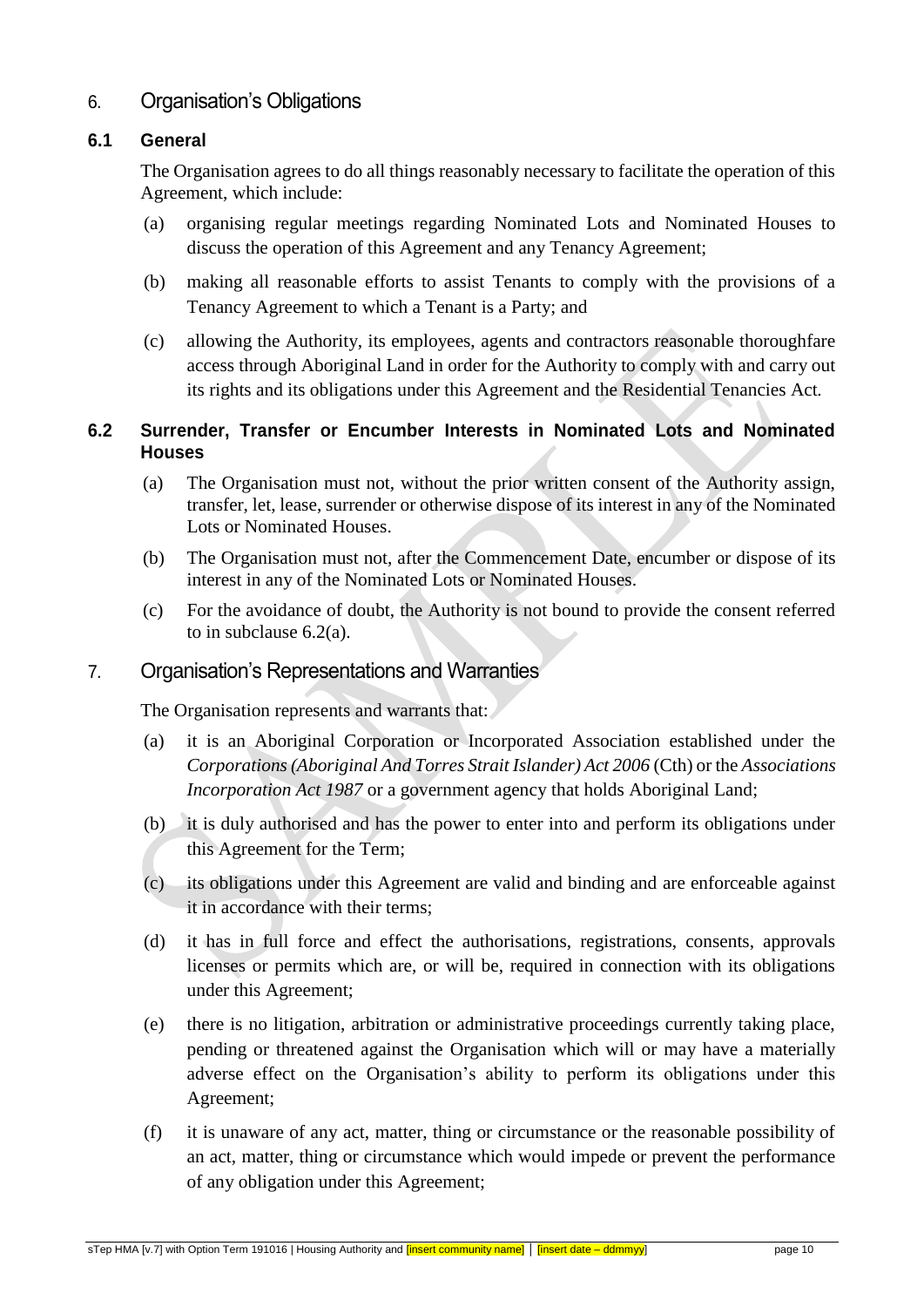- (g) it is not in default under a Law or obligation which affects its operational capacity or its assets;
- (h) it has the interest in the Nominated Lots as set out in Schedule C;
- (i) it has received legal advice regarding its rights and obligations under this Agreement, prior to signing this Agreement, or it elects not to obtain such advice;
- (j) there is no legal impediment to the Nominated Lots and Nominated Houses being occupied by a Tenant pursuant to a Tenancy Agreement for the period(s) specified in Schedule A and Schedule B; and
- (k) it is the wish of the Aboriginal Persons who inhabit the Aboriginal Land that:
	- (i) the Organisation enter into this Agreement with the Housing Authority;
	- (ii) the Nominated Lots are listed in Schedule A and Schedule C; and
	- (iii) the Nominated Houses are listed in Schedule B,

to the extent that those wishes can be ascertained.

(l) The representations and warranties made by the Organisation under clause 7 are taken to be made continuously for the Term.

## <span id="page-11-0"></span>8. Nominated Lots and Nominated Houses

#### <span id="page-11-1"></span>**8.1 Nominated Lots**

- (a) The Parties may by mutual agreement in writing, add or remove any Nominated Lot from Schedule A of this Agreement.
- (b) The Parties may by mutual agreement in writing, vary the period listed in Schedule A for which a Nominated Lot is subject to this Agreement.
- (c) Any Nominated Lot added to Schedule A is subject to this Agreement.
- (d) The Parties agree that once a Nominated Lot is added to Schedule A, that Nominated Lots must be added to Schedule C of this Agreement, which records the Organisation's interest in the Nominated Lots.
- (e) The Parties may not add a Nominated Lot to Schedule A of this Agreement, until such time as the Authority is satisfied that doing so would accord with the wishes of the Organisation, and Aboriginal Persons who inhabit the land on which the Nominated Lots are located to the extent that those wishes can be ascertained.
- (f) For the avoidance of doubt, any addition or removal of a Nominated Lot pursuant to subclause 8.1(a) or amendment of the period described in subclause 8.1(b) is a variation to this Agreement and must comply with the Variation provisions in clause 13 of this Agreement.

#### <span id="page-11-2"></span>**8.2 Nominated Houses**

(a) The Parties may by mutual agreement in writing, add or remove any Nominated Houses from Schedule B of this Agreement.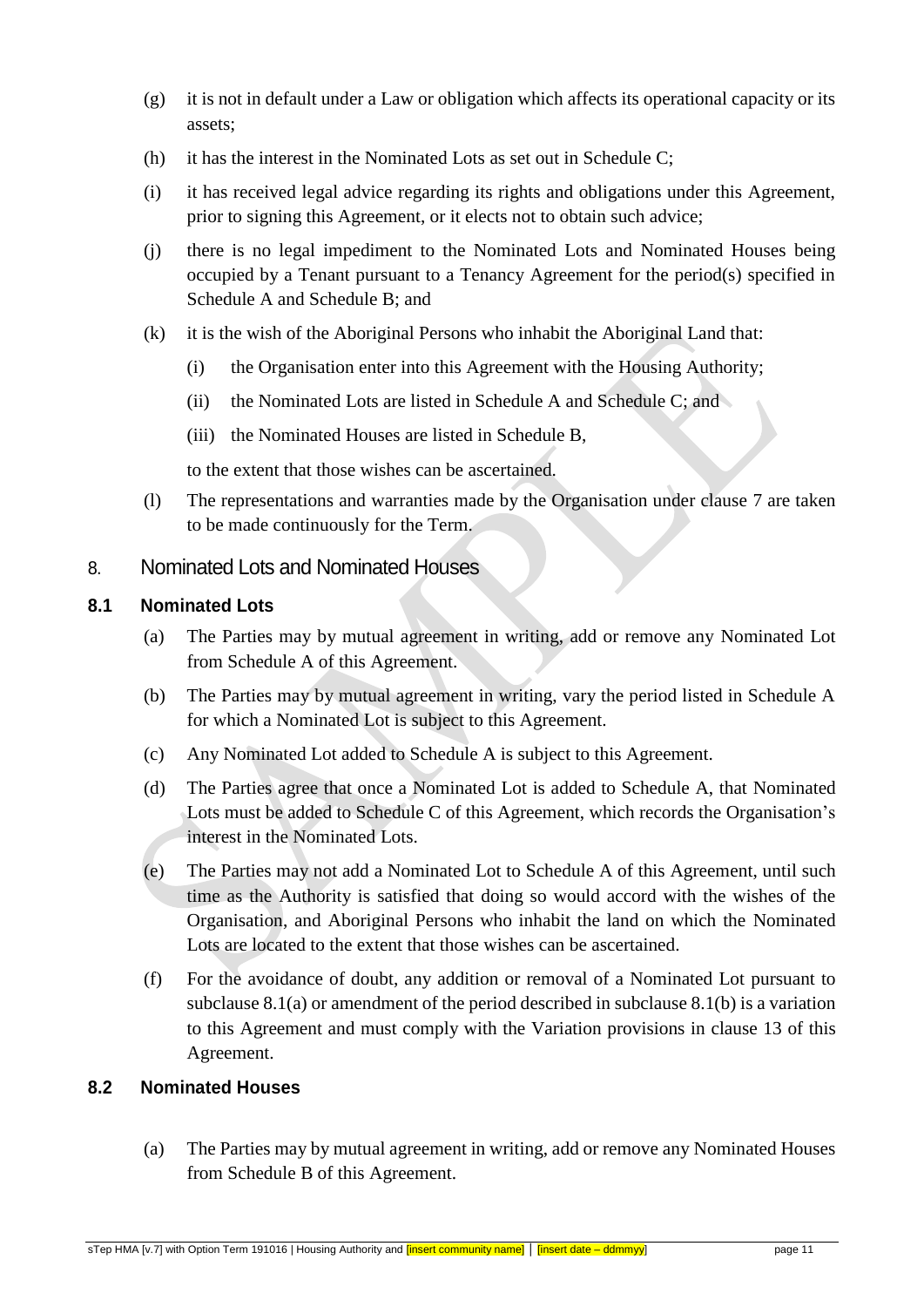- (b) The Parties may by mutual agreement in writing, vary the period listed in Schedule B for which a Nominated House is subject to this Agreement.
- (c) The Parties agree to enter an existing House on Schedule B of this Agreement, if the Authority determines that it is appropriate for the existing House to be included in that Schedule;
- (d) The Parties agree that where the Authority constructs a new house or refurbishes an existing house, the Authority shall upon written notice to the Organisation, enter that House into Schedule B, upon Practical Completion.
- (e) The Organisation acknowledges that the Authority cannot make the Houses available to Tenants until:
	- (i) Practical Completion is achieved; and
	- (ii) it is agreed between the Parties to enter an existing House to Schedule B of this Agreement and the House is so entered.
- (f) The Parties may not add a Nominated House to Schedule B of this Agreement, until such times as the Authority is satisfied that doing so would accord with the wishes of the Organisation, and Aboriginal Persons who inhabit the land on which the Nominated Houses are located to the extent that those wishes can be ascertained.
- (g) For the avoidance of doubt:
	- (i) any addition or removal of Nominated Houses from Schedule B pursuant to subclause 8.2(a); or
	- (ii) a variation of the period described in subclause 8.2(b); or
	- (iii) any addition of an existing House pursuant to subclause 8.2(c),

is a variation to this Agreement and must comply with the Variation provisions in clause 13 of this Agreement.

## <span id="page-12-0"></span>9. Cultural Circumstances

- (a) In the event that a Cultural Circumstance occurs, the Organisation agrees to promptly inform the Authority of any Tenant vacating a Nominated House as soon as the Organisation becomes aware of the same.
- (b) In the event of a Cultural Circumstance, the Authority may suspend the operation of any Tenancy Agreement applying to a Nominated Lot or Nominated House for the period set out in Schedule D of this Agreement or such other time as agreed between the Parties, both acting reasonably.

## <span id="page-12-1"></span>10. Employment and Contracting

The Authority agrees that, if in the course of performing its obligation under this Agreement it is required to engage any person under a contract of service (as an employee) or to engage any person under a contract for services (contractor or subcontractor) it will make all reasonable efforts to engage Aboriginal Persons where practical to do so.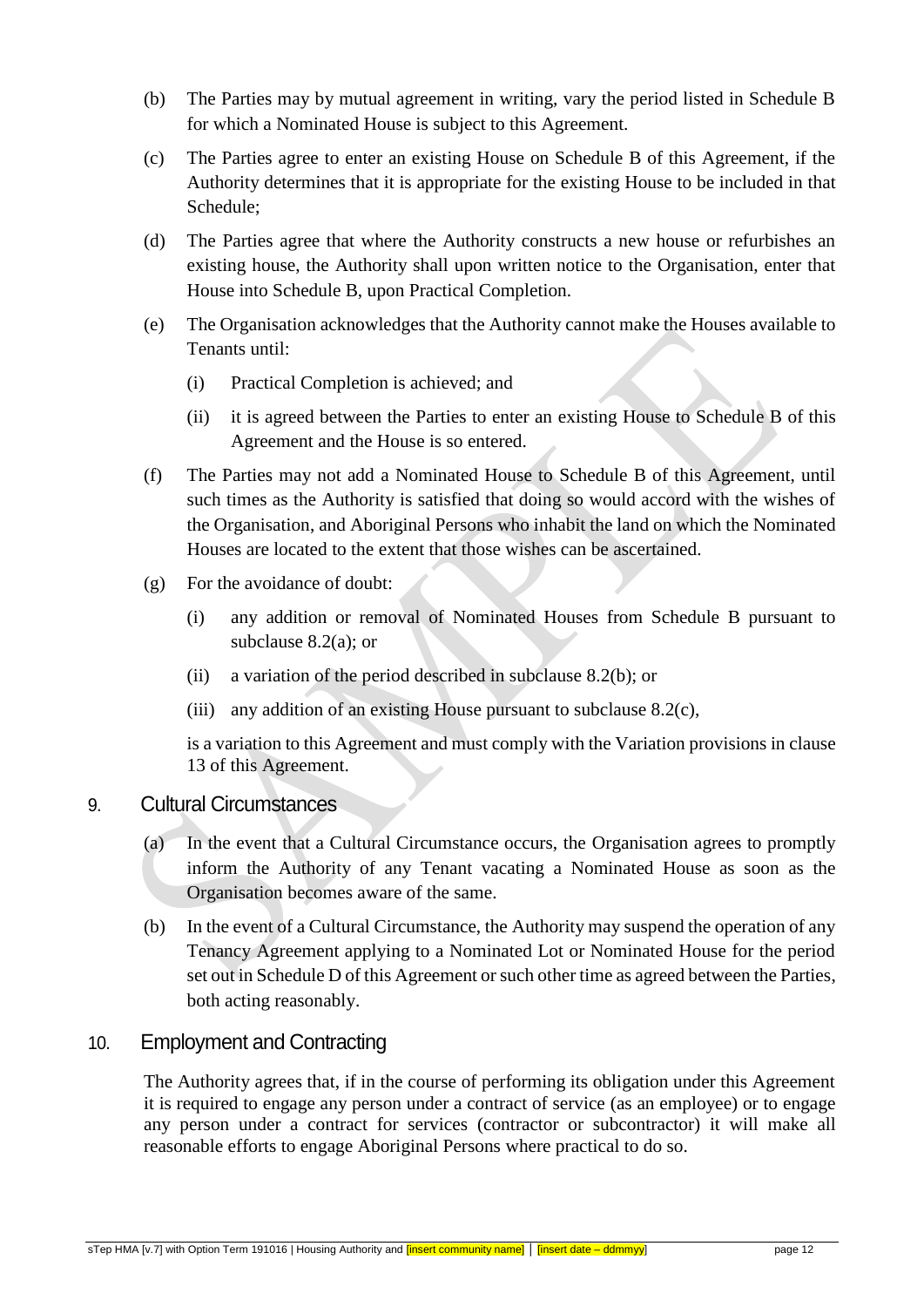## <span id="page-13-0"></span>11. Audit

- (a) In the event of an Insolvency Event, or where, in the opinion of the Authority, there is the reasonable likelihood of an Insolvency Event occurring, the Authority may request that the Organisation provide the Authority with access to all Records (relating in any way to this Agreement) in the control or possession of the Organisation.
- (b) If a request is made pursuant to subclause  $11(a)$ , the Organisation must within ten (10) Business Days, provide the Authority with access to all Records.
- (c) Upon being provided with access to the Records under this clause 11, the Authority has the right to appoint a qualified auditor to audit the Records.
- (d) Before exercising its rights under subclause 11(c) of this Agreement, the Authority will endeavour to advise the Government Agency responsible for the registration of the Organisation of its intention to audit the Records.
- (e) The Authority bears all costs associated with an audit under this clause.

## <span id="page-13-1"></span>12. Delegation, Assignment and Agency

#### <span id="page-13-2"></span>**12.1 The Authority**

- (a) The Authority may:
	- (i) assign its rights and obligations under this Agreement to a Government Agency after providing the Organisation with no less than ten (10) Business Day's written notice;
	- (ii) delegate any or all of its rights and obligations under this Agreement to a Government Agency after providing the Organisation with no less than ten (10) Business Day's written notice;
	- (iii) enter into an agreement with a person or body (including any Contractors the Authority deems necessary) under which the person or body is authorised to exercise as the Authority's agent or contractor, to exercise any or all of its rights, powers, duties and obligations conferred on the Authority pursuant to this Agreement; and
	- (iv) appoint an agent or contractor pursuant to subclause 12.1(iii) to exercise all rights, powers and duties exercisable by the Authority in accordance with this Agreement, the relevant agency agreement and the Housing Act.
- (b) For the avoidance of any doubt, the provisions of clause 10 may apply to the appointment of agents and Contractors under this clause.

#### <span id="page-13-3"></span>**12.2 Organisation**

This Agreement is personal to the Organisation and may not be assigned by the Organisation without the prior written approval of the Housing Authority, such approval not to be unreasonably withheld.

#### <span id="page-13-4"></span>13. Variation

(a) The Parties may by mutual agreement, in writing, vary any provision of this Agreement.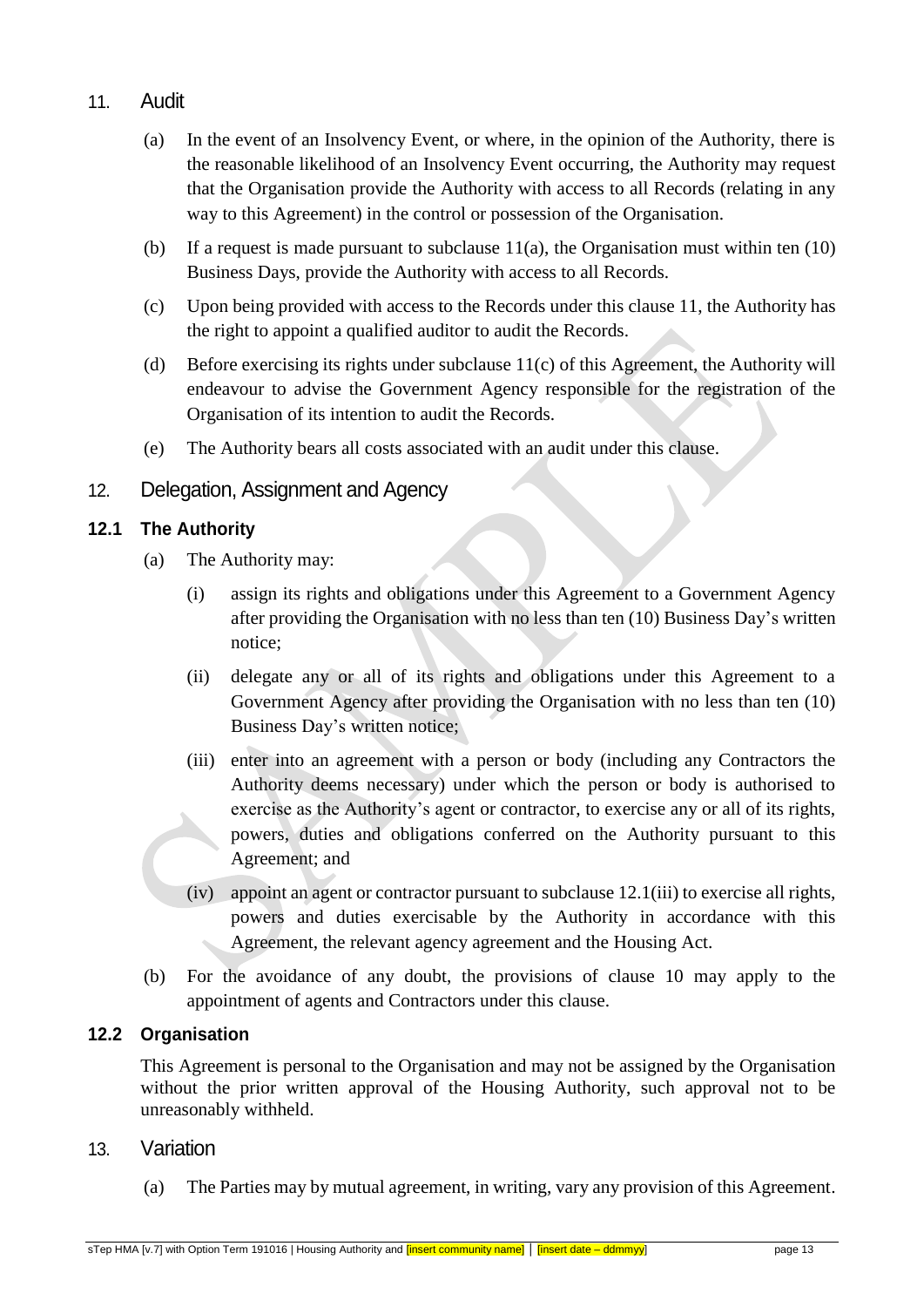- (b) Unilaterally by the effect of a notice from the Authority under clause 8.2(d).
- (c) Any variation to this Agreement will not affect the operation of any Tenancy Agreement unless provided for in the terms of the variation itself.

(a)

#### <span id="page-14-0"></span>14. Extension of Agreement

- (a) Subject to and conditional upon clause 14(b) and the other terms and conditions contained herein, either Party may upon written notice to the other of not more than six (6) months and not less than three (3) months before the expiration of the relevant period set out in this clause below, terminate this Agreement:
	- (i) on the Expiration Date;
	- (ii) on the expiration of the First Extended Term;
	- (iii) on the expiration of the Second Extended Term;
	- (iv) on the expiration of the Third Extended Term;
	- (v) on the expiration of the Fourth Extended Term;
	- (vi) on the expiration of the Fifth Extended Term;
	- (vii) on the expiration of the Sixth Extended Term;
	- (viii) on the expiration of the Seventh Extended Term.

(together **Notice**).

- (b) If Notice is not provided strictly in accordance with the terms and conditions contained herein, the relevant Extended Term will automatically extend for each corresponding Extended Term period as the context of this Agreement so requires.
- (c) The Parties acknowledge and agree that clause 14 will apply notwithstanding any other provision that may be contained in this Agreement to the contrary.

#### <span id="page-14-1"></span>15. Termination

- (a) The Parties may, by mutual agreement in writing and signed by both Parties, terminate this Agreement at any time.
- (b) If this Agreement is terminated in accordance with subclause 15(a), or is otherwise lawfully terminated or in any other way ceases to have effect by operation of Law, the Parties agree that the Housing Authority:
	- (i) is not to be treated, for the purposes of the Residential Tenancies Act, as the Lessor of any of the Nominated Lots or Nominated Houses; and
	- (ii) ceases for the purposes of that Act to have any rights or obligations of a Lessor in any of the Nominated Lots or Nominated Houses.
- (c) Notwithstanding this clause 16, the Parties' rights at common law, in equity and under statute (arising from or related to any breach of, or right to terminate this Agreement) are preserved.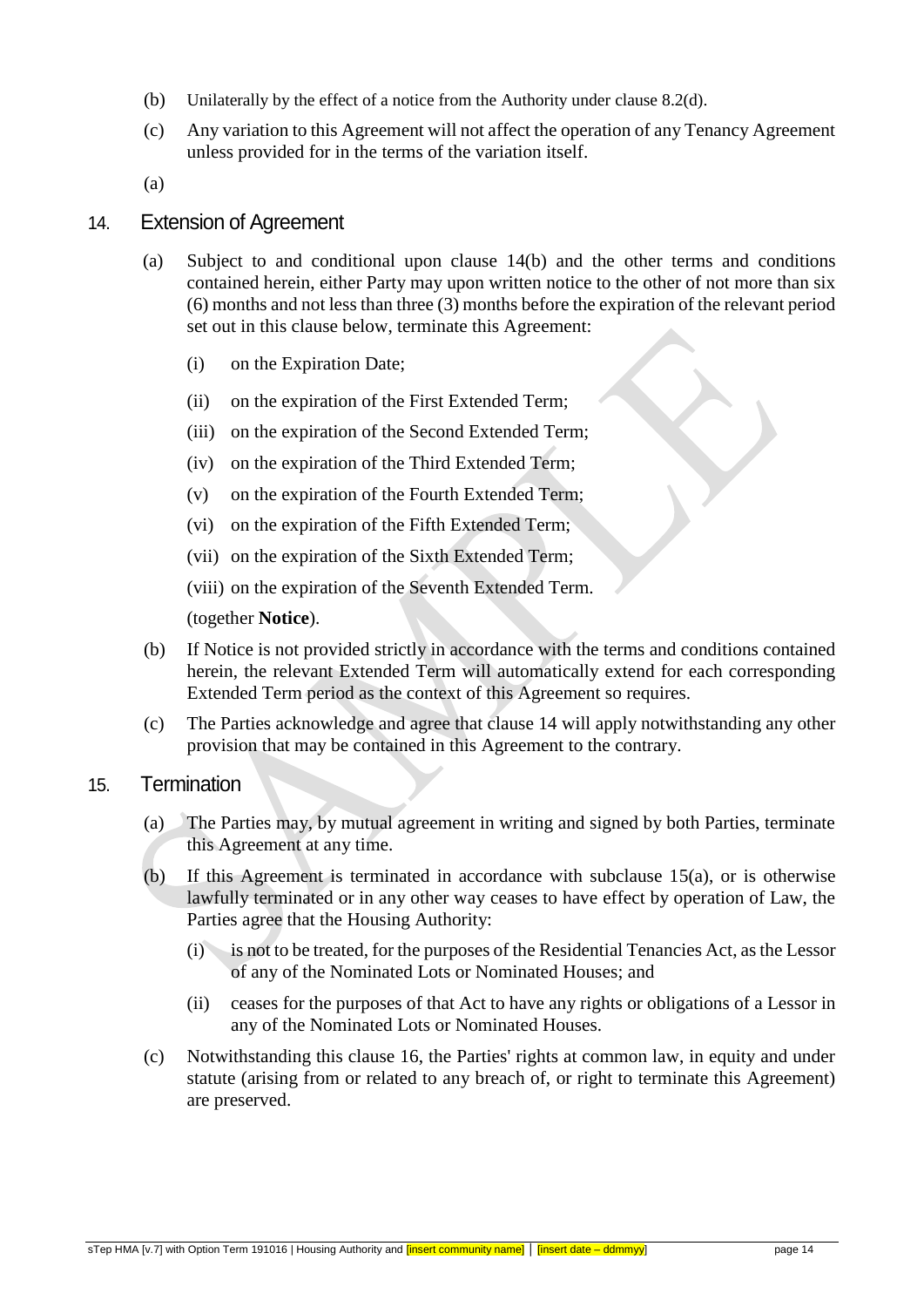## <span id="page-15-0"></span>16. Disputes and Mediation

- (a) A Party must not start arbitration or final court proceedings in respect of a dispute arising out of or in connection with this Agreement (**Dispute**) unless it has first complied with this clause.
- (b) A Party claiming that a Dispute regarding this Agreement has arisen must give written notice to the other Party within ten (10) Business Days of the Dispute first arising, giving details of the Dispute.
- (c) Each Party must thereafter make all reasonable efforts to negotiate in good faith and reasonably with a view to resolving the Dispute.
- (d) If the Parties cannot resolve the Dispute within a period of ten (10) Business Days after commencing negotiations, they must refer the Dispute to a mediator to be agreed between the Parties.
- (e) If, after concluding negotiations under subclause 17(d), the Parties to the Dispute cannot agree on a particular mediator to be appointed within ten (10) Business Days, the Parties may request the Chairman of the Institute of Arbitrators and Mediators Australia (WA Chapter) to appoint a Mediator.
- (f) Unless otherwise agreed between the Parties, each Party shall jointly bear the costs of any mediation in equal proportion.
- (g) If the Parties are not able to resolve the Dispute through mediation within ten (10) Business Days, either Party is thereafter entitled to commence action to resolve the dispute in a court of competent jurisdiction or by arbitration.
- (h) Any information or documents disclosed by a Party under this clause must be kept confidential and may only be used to attempt to resolve the Dispute, under this clause or otherwise.
- (i) All communications between the Parties made pursuant to this clause are without prejudice to any subsequent action in a court of competent jurisdiction.

## <span id="page-15-1"></span>17. General Provisions

#### <span id="page-15-2"></span>**17.1 Notices and Service of Notices**

A notice, waiver, variation or extension of agreement, mutual termination, demand, consent, approval or communication under this Agreement must be:

- (a) in writing, in English and signed by an authorised person; and
- (b) hand delivered or sent by prepaid post to the Organisation's Address for Notices specified on the Details page of this Agreement, or sent by facsimile to the Organisation's facsimile number specified on the Details page of this Agreement, or forwarded to the Organisation's email address (if known) or as varied by any Notice given by the Organisation to the sender.

### <span id="page-15-3"></span>**17.2 Effective on Receipt**

A notice waiver, variation or extension of agreement, mutual termination, demand, consent, approval or communication given in accordance with clause 17.1 takes effect when received (or at a later time specified in the Notice), and is taken to be received: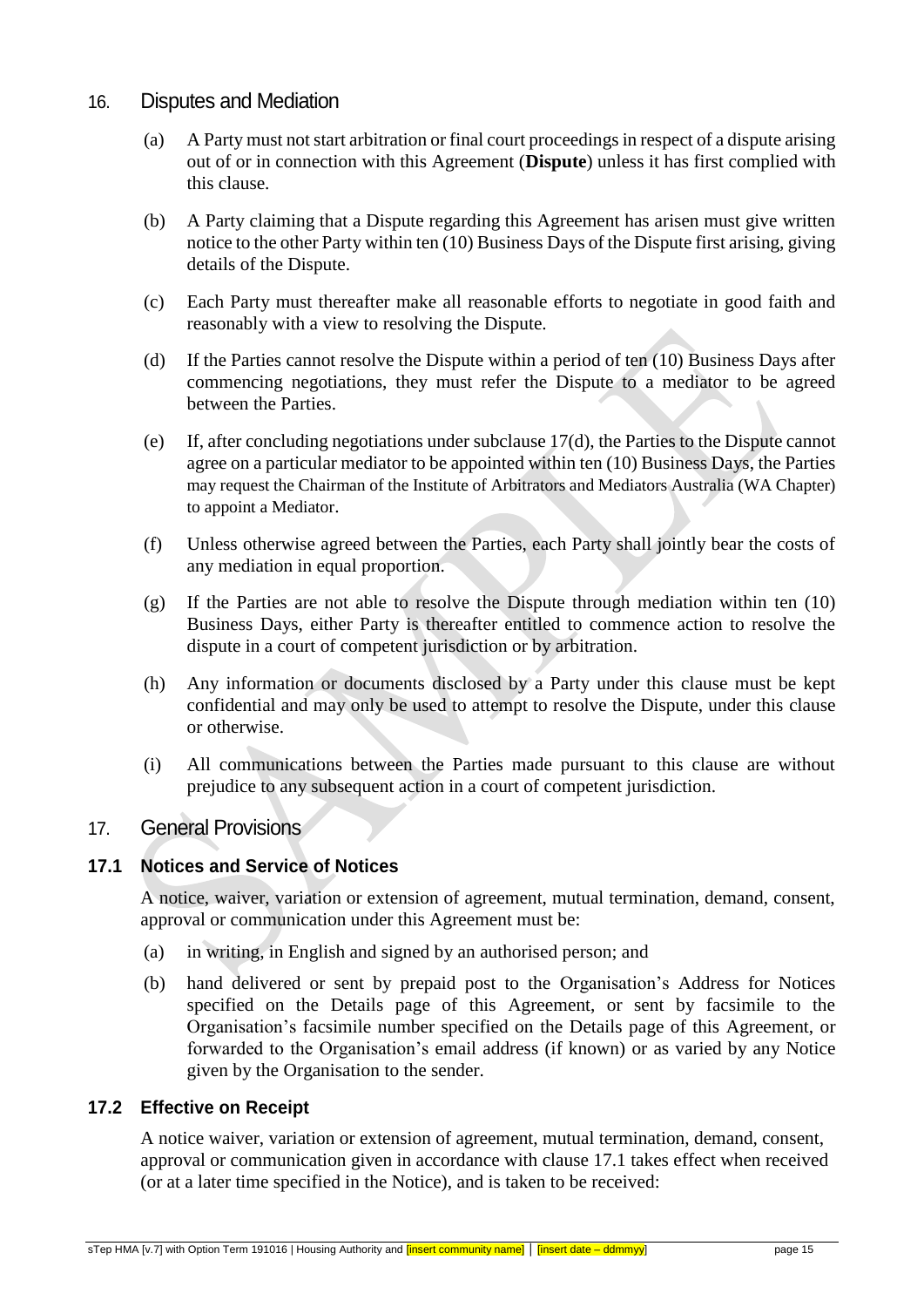- (a) if hand delivered, on delivery;
- (b) if sent by prepaid post, on the second  $(2<sup>nd</sup>)$  Business Day after the date of posting (or on the seventh  $(7<sup>th</sup>)$  day after the date of posting if posted to or from a place outside Australia);
- (c) if sent by facsimile, when the sender's facsimile system generates a message confirming successful transmission of the entire Notice unless the recipient immediately informs the sender that it has not received the entire Notice;
- (d) if sent by email when the sender's email system confirms the email has been sent,

but if the delivery, receipt or transmission is not on a Business Day or is after 5.00pm on a Business Day, the Notice is taken to be received at 9.00am on the next Business Day.

#### <span id="page-16-0"></span>**17.3 Costs, Fees and Charges**

- (a) Each Party agrees to bear its own costs and expenses associated with the negotiation, preparation and execution of this Agreement.
- (b) The Authority must not pay the Organisation and the Organisation is not entitled to be paid for:
	- (i) the Organisation entering into this Agreement; or
	- (ii) the Authority doing anything that is required or permitted to do under this Agreement.
- (c) Neither Party can require the payment of any fee or charge from the other Party for entering into this Agreement or doing anything that the Party is required or permitted to do under the terms of this Agreement.

#### <span id="page-16-1"></span>**17.4 Waiver and Exercise of Rights**

- (a) A waiver of a right, power or remedy must be in writing and signed by the Party giving the waiver.
- (b) A Party does not waive a right, power, or remedy, if it fails to exercise or delays in exercising the right. The exercise of a right does not prevent the further exercise of that right, power, or remedy or the exercise of any other right.
- (c) A single or partial exercise of a right, power, or remedy does not prevent another or further exercise of that or another right, power, or remedy.

#### <span id="page-16-2"></span>**17.5 Schedule and Annexure**

Any provision expressly or impliedly set out in the Schedules or Annexure is deemed to be a provision of this Agreement and must be complied with (in accordance with its express or implied terms).

#### <span id="page-16-3"></span>**17.6 Confidentiality**

From the Commencement Date nothing in this Agreement is considered confidential. For the avoidance of doubt, all Parties may provide this Agreement to any person.

#### <span id="page-16-4"></span>**17.7 Previous Housing Management Agreement**

- (a) The Parties agree that this Agreement shall be taken (where the context requires) to terminate any or all previous housing management agreements, effective from the Commencement Date of this Agreement.
- (b) This clause 17.7 only applies where there are existing housing management agreements.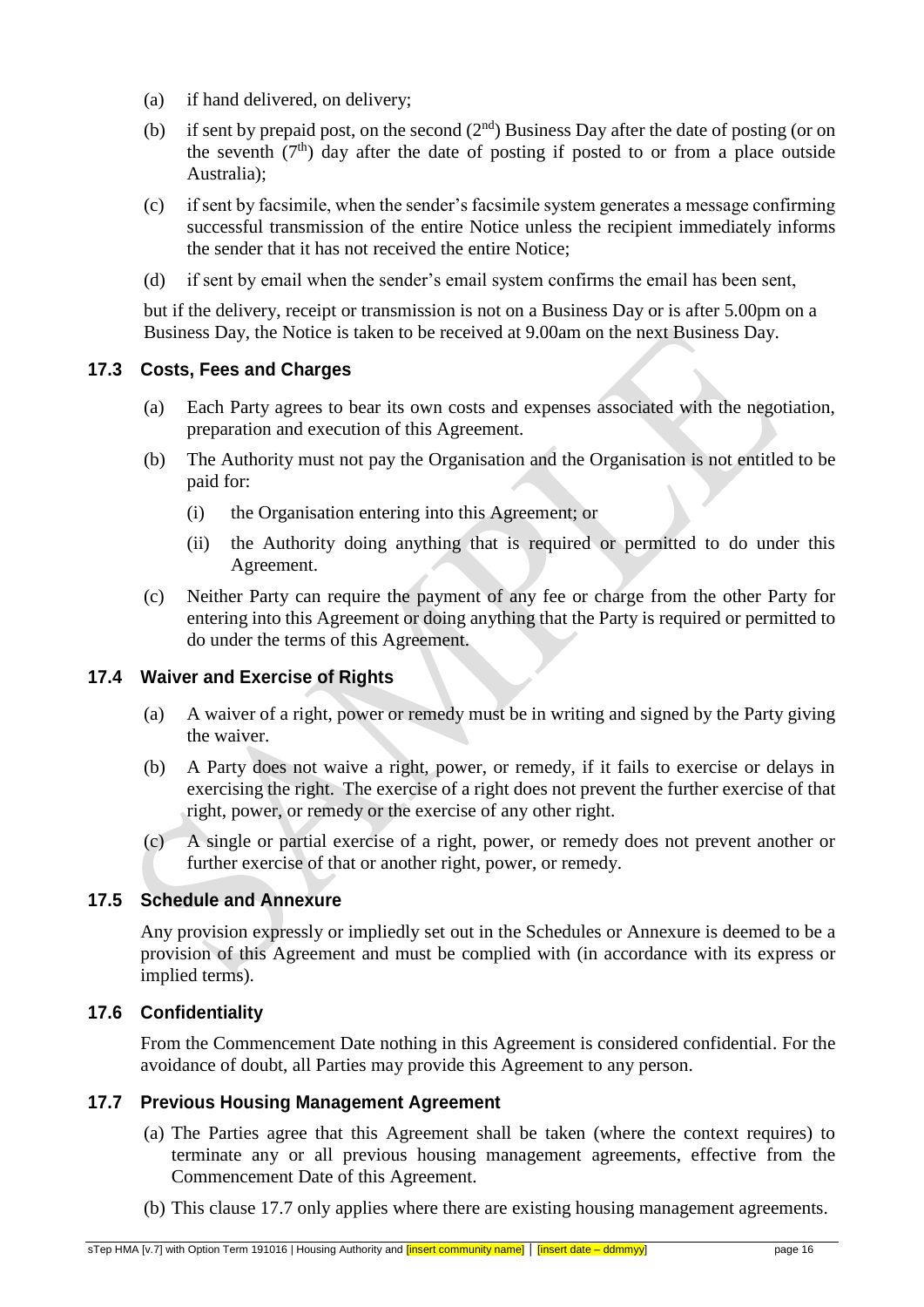#### <span id="page-17-0"></span>**EXECUTED** as an agreement

**The common seal of the Housing Authority was hereunto affixed in the presence of:**

|                                                      | $\leftarrow$<br>$\leftarrow$              |
|------------------------------------------------------|-------------------------------------------|
| Signature of Authorised Officer                      | Signature of Authorised Officer           |
| Name of Authorised Officer (please print)            | Name of Authorised Officer (please print) |
| Signature of Authorised Officer                      | ←                                         |
| Name of Authorised Officer (please print)            |                                           |
|                                                      |                                           |
| [Insert Organisation's appropriate execution clause] | $\leftarrow$<br>$\leftarrow$              |
| <b>Signature of Authorised Officer</b>               | Signature of Authorised Officer           |
| Name of Authorised Officer (please print)            | Name of Authorised Officer (please print) |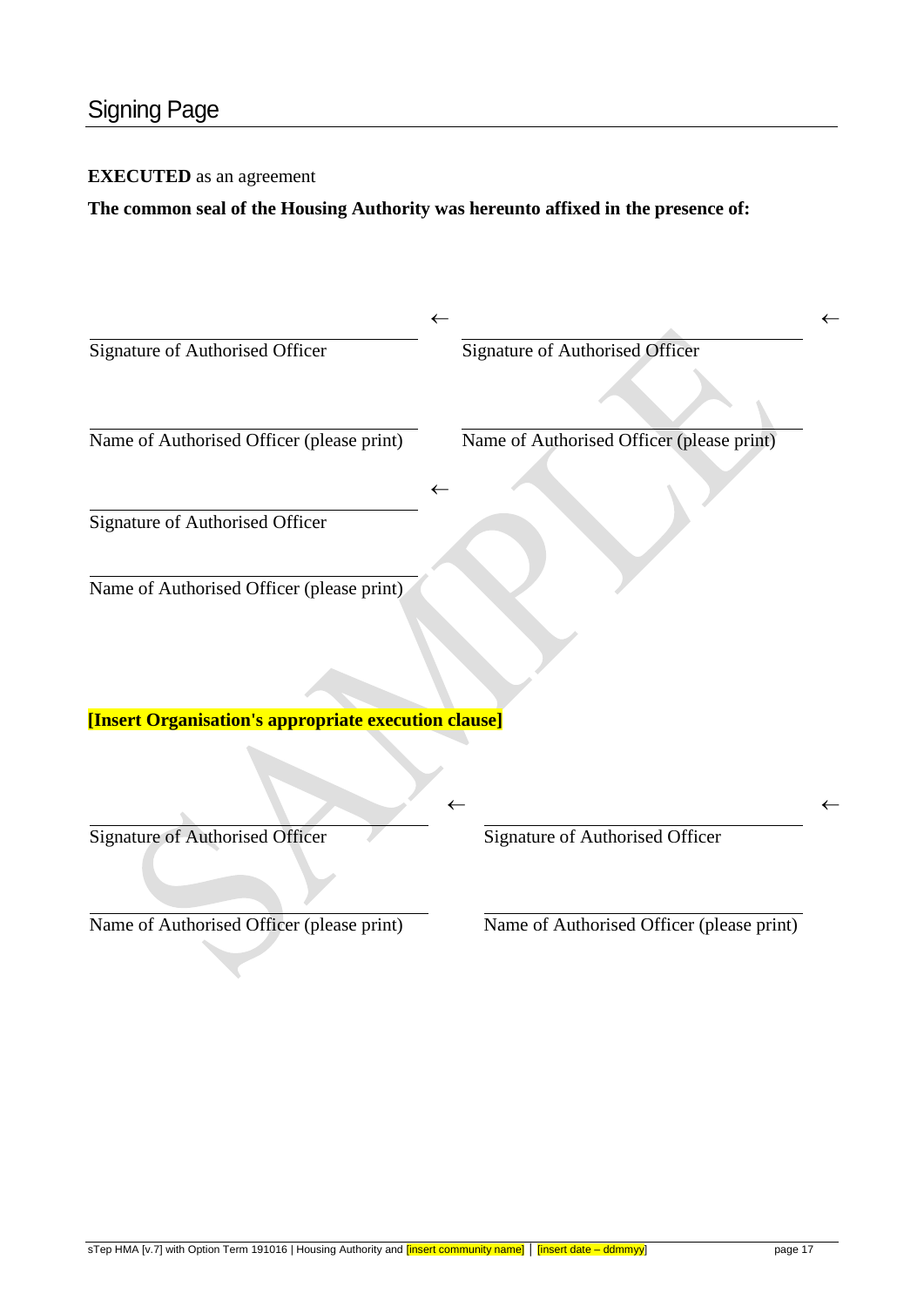<span id="page-18-0"></span>The following identified Lots are Nominated Lots for the purposes of this Agreement:

[insert Community Name] Community Layout Plan (CLP) No. [insert number] Version [insert number] dated [insert date - dd/mm/yyyy] issued by the Western Australian Planning Commission.

| <b>CLP</b> Lot<br>number | CT Vol/No. | <b>Tenure Type</b> | Land<br><b>Description</b> | <b>Category</b><br>(refer below) | <b>End date for</b><br><b>Agreement</b> |
|--------------------------|------------|--------------------|----------------------------|----------------------------------|-----------------------------------------|
|                          |            |                    |                            |                                  |                                         |
|                          |            |                    |                            |                                  |                                         |
|                          |            |                    |                            |                                  |                                         |
|                          |            |                    |                            |                                  |                                         |

#### **Descriptions of Category**

- 1. Single house lot The Authority is responsible for ensuring that the whole lot, including the perimeter line, is maintained in a good state of repair and condition and that it complies with any health, safety and building laws.
- 2. Duplex house lot The Authority is responsible for ensuring that the whole lot, including the perimeter line, is maintained in a good state of repair and condition and that it complies with any health, safety and building laws.
- 3. Single or duplex lot agreed for new housing development within years The Authority is responsible for ensuring only that the perimeter line is maintained in a good state of repair and condition and that it complies with any health, safety or building laws.
- 4. Special Single or duplex lot The Authority is responsible for ensuring only that the perimeter line is maintained in a good state of repair and condition and that it complies with any health, safety or building laws.
- 5. Multiple housing lot The Authority is responsible for ensuring only that the perimeter line is maintained in a good state of repair and condition and that it complies with any health, safety or building laws.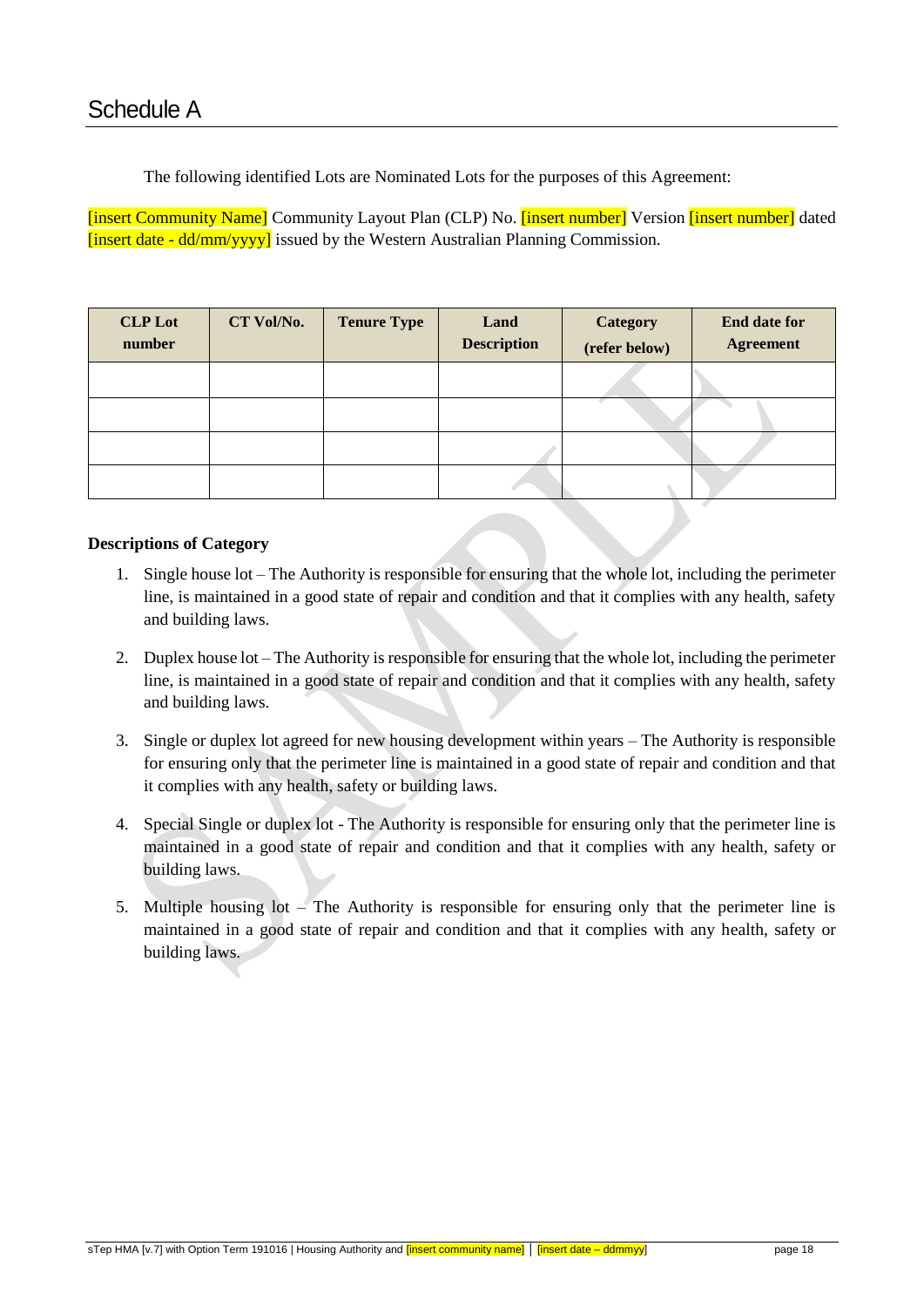#### Nominated Houses

<span id="page-19-0"></span>All individual Houses located on the Nominated Lots identified below are Nominated Houses for the purposes of this Agreement:

| <b>CLP</b> | House  | CT Vol/No. | Tenure Type | <b>Land Description</b> | End date for |
|------------|--------|------------|-------------|-------------------------|--------------|
| Lot number | Number |            |             |                         | Agreement    |
|            |        |            |             |                         |              |
|            |        |            |             |                         |              |
|            |        |            |             |                         |              |
|            |        |            |             |                         |              |
|            |        |            |             |                         |              |
|            |        |            |             |                         |              |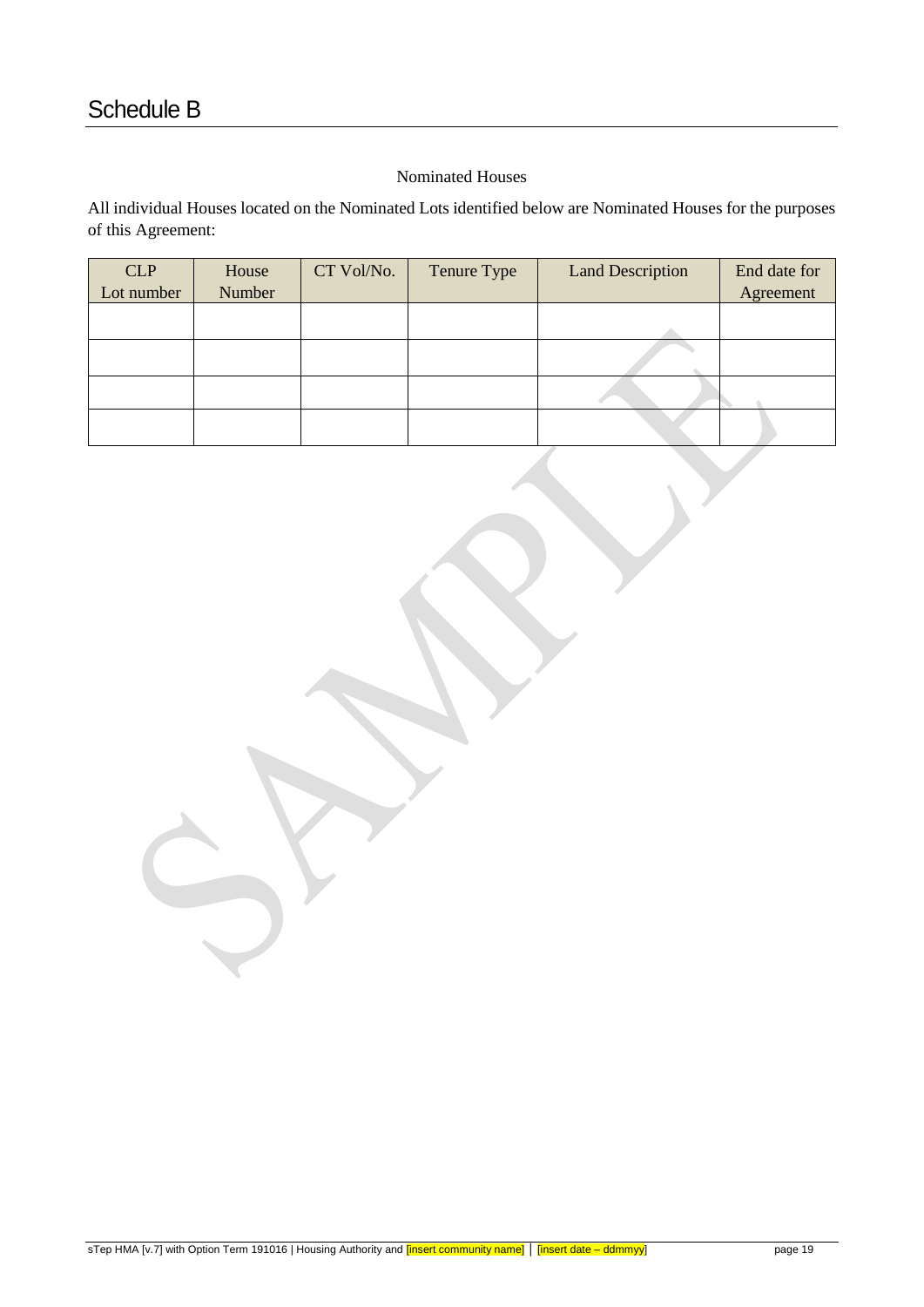#### **The** *Interest of the Organisation* **in the Nominated Lots and Nominated Houses**

<span id="page-20-0"></span>The Organisation has the interest in the Nominated Lots and Nominated Houses as specified below:

| <b>CLP</b> | CT Vol/No. | Tenure Type | <b>Land Description</b> | Interest of the |
|------------|------------|-------------|-------------------------|-----------------|
| Lot number |            |             |                         | Organisation    |
|            |            |             |                         |                 |
|            |            |             |                         |                 |
|            |            |             |                         |                 |
|            |            |             |                         |                 |
|            |            |             |                         |                 |
|            |            |             |                         |                 |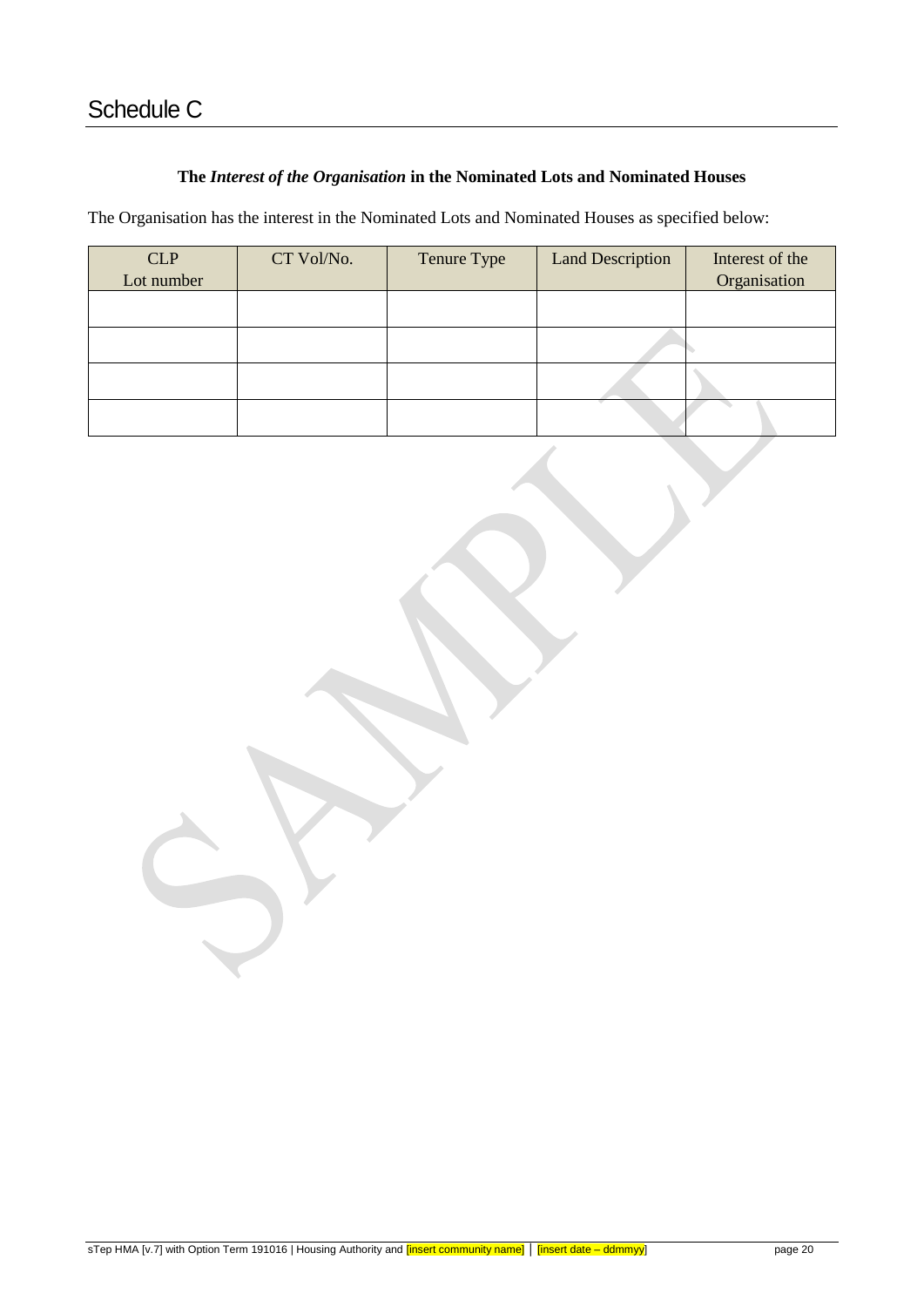<span id="page-21-0"></span>Cultural Circumstances Policy for *finsert name of Aboriginal Organisation* [(hereinafter "*finsert community* name or short name]"):

- 1. The following events are considered a cultural circumstance which requires endorsement from [insert] community name/short name]:
	- (a) In the event of Sorry Business the head tenant may be absent from their rented house for a period of up to  $\frac{f\text{insert timeframe} - e.g. \text{six} (6) \text{ months}}{h}$ . During this time rental charges will not apply; or
	- (b) In the event of Law Business the head tenant may be absent from their rented house for a period of  $\frac{1}{\ln^2}$  times frame - e.g. six (6) months], however, during this time rental charges will continue to apply.
- 2. The **<u>linsert community name/short name</u>** Council is required to notify the Authority if the head tenant is absent from their rented house due to a cultural circumstance described in  $1(a)$  or  $1(b)$ .
- 3. If the tenant cannot return to their rented house within the timeframe specified in clause 1(a) due to Sorry Business, a transfer will be arranged within the community after consultation and endorsement with **[insert community name or short name]**. A "smoking" of the property may also be undertaken by elected members of the community anytime during this period, to assist resident's move back into the house.
- 4. At no time during Sorry Business will the Authority, Tradesperson or *[insert community name or short*] name] Council be permitted to access the rented house, unless, it is to undertake emergency work which causes a danger or could cause long term damage to a property if left unattended.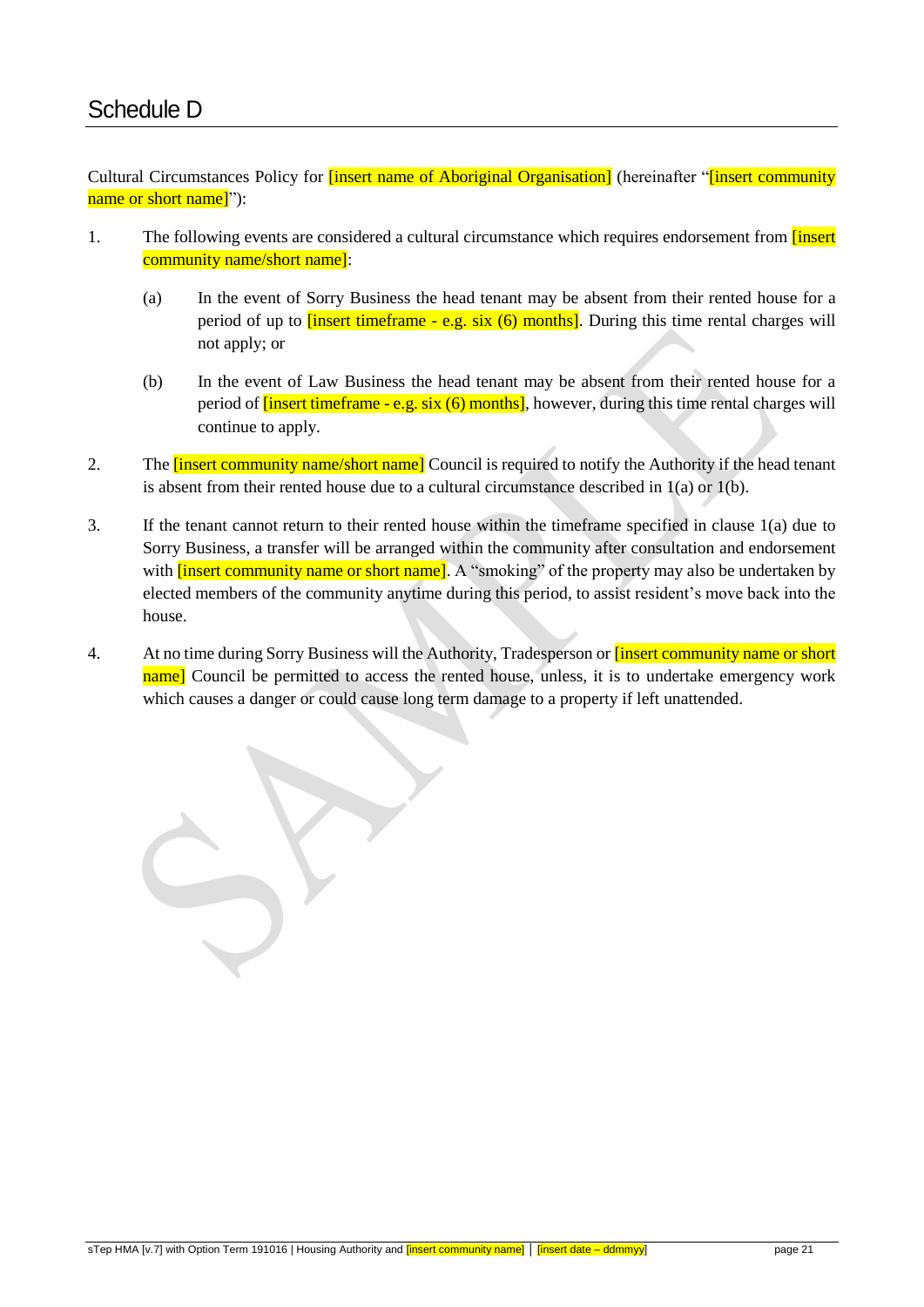<span id="page-22-0"></span>The following conditions in this Annexure A is specific to *finsert name of Aboriginal Organisation* (hereinafter "*linsert community name or short name*]").

#### **1. Eligibility Policy for housing in [insert community name/short name]**

- 1.1. To be eligible for housing assistance at *linsert community name*/short name<sup>d</sup> an applicant must be at least 16 years of age with no upper limit; and
- 1.2. The applicant must have a connection to or family connected to **[insert community name/short name]** (determinable by **[insert community name/short name]** Council).
- 1.3. An applicant may be eligible if that person or persons is living and/or working as a community member for a period of not less than [insert time frame - ie; two (2) months].
- 1.4. ALL applications must be endorsed by **[insert community name/short name]** Council prior to listing on the wait list.

#### *Eligible and Non-Eligible Applicants*

- 1.5. An applicant is eligible for housing if approved by the Authority and endorsed by **[insert community**] name/short name] Council.
- 1.6. Eligible applicants will be placed on the Wait List from the date of approval.
- 1.7. An applicant is NOT ELIGIBLE for housing (unless otherwise approved by the Authority and endorsed by **[insert community name/short name]** Council) if:
	- (a) the applicant has an outstanding debt owed to the Authority or to the [insert community name/short name] community; or
	- (b) the applicant has previously been evicted from an Authority property for failure to pay rent or for breach of agreement; or
	- (c) the applicant is the head tenant[s] of a house that is in a town, on Town Based-Community, on a Community or other location including outstations. In these circumstances, the applicant can be placed on the wait list with the approval of both the Housing Authority and **[insert community** name/short name] Council, however if they are allocated a house at **[insert community name/short**] name] they must vacate their current premises.
- **2. Allocations Policy for housing in [insert community name/short name]**
- 2.1. All allocations for housing must be approved by the Authority and endorsed by or in consultation with - delete whichever is not applicable] [insert community name/short name] Council.
- 2.2. When an applicants' turn is reached on the wait list the Authority will locate an appropriate rental home for allocation according to the following criteria:
	- (a) length of waiting time;
	- (b) size of the family;
	- (c) personal factors, such as, health, disability or mobility issues;
	- (d) rental history, such as, prior or current rent arrears and tenant liability; and
	- (e) location of the property.

#### *Allocation of New Constructions*

2.3. If **The Insert community name/short name** is allocated a number of properties under a 'construction program or refurbishment program' allocation preferences may be given to existing tenants who have maintained their properties and paid their rent regularly and on time.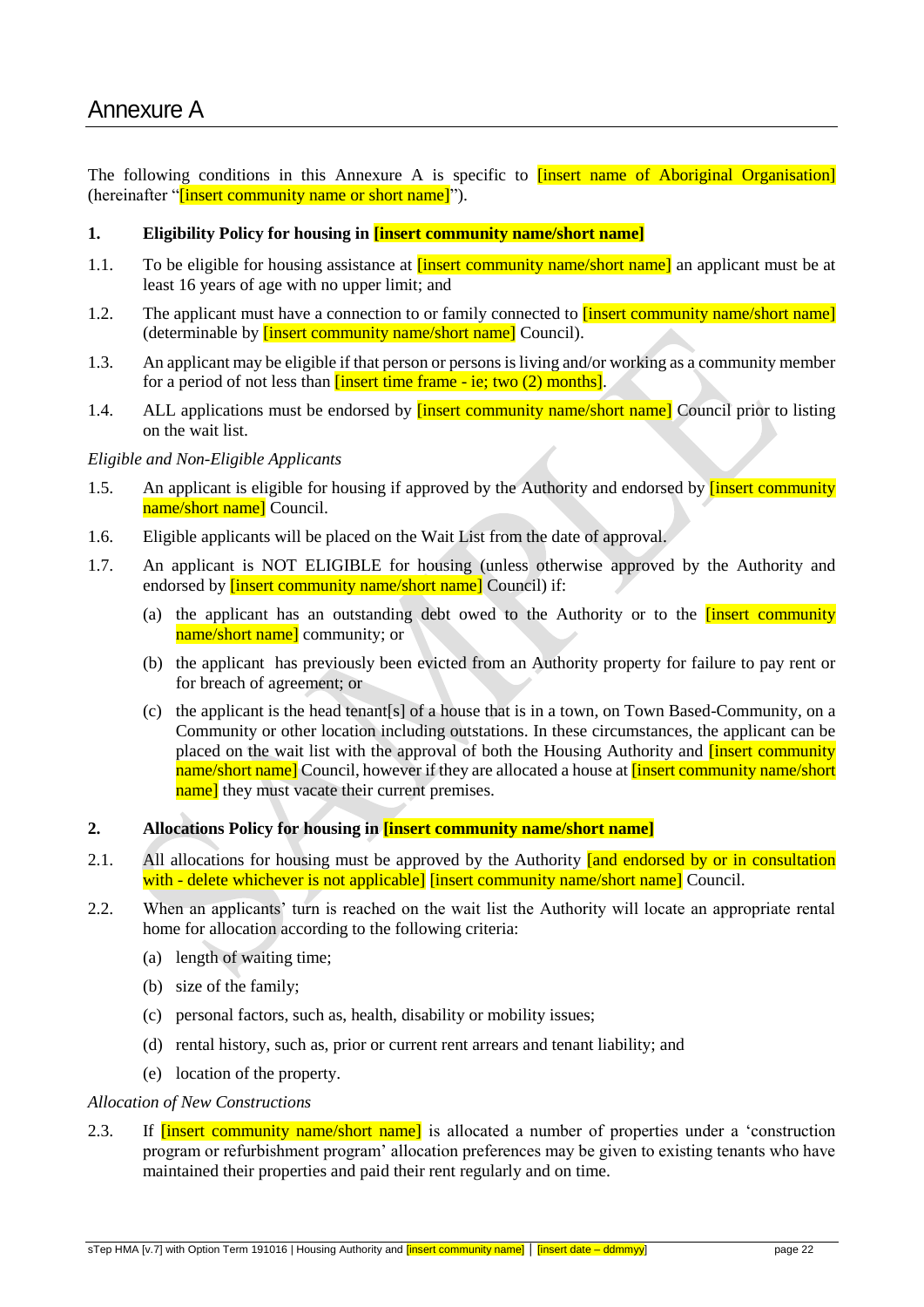2.4. The allocation of newly constructed properties will be determined by the Authority and *finsert* community name/short name] Council.

#### *Allocation of Premises where Tenant leaves the rented house or passes away*

Where a tenant or other signatory to the tenancy agreement leaves the rented house or passes away, other members of that household may apply to have the tenancy agreement transferred into their name.

- 2.5. Adult children will be given preference, subject to the following criteria:
	- (a) is 16 years of age or older;
	- (b) has been a household member for a minimum period of six (6) months;
	- (c) has applied for the tenancy; and
	- (d) is eligible for the accommodation type;
	- (e) is otherwise eligible for a tenancy with the Authority and is endorsed by  $\frac{1}{\text{insert community}}$ name/short name] Council.
- 2.6. Other family members may apply subject to the following criteria:
	- (a) is 16 years of age or older;
	- (b) length of time the other household members have occupied the property;
	- (c) eligibility to be a tenant of the community;
	- (d) eligibility for the accommodation type;
	- (e) whether or not they have paid rent at the tenancy;
	- (f) whether they are applicants on the wait list;
	- (g) previous tenancy history;
	- (h) need of the claimant; and
	- (i) is subject to approval by the Authority and endorsed by  $[insert community name/short name]$ Council.

#### **3. Rent Transition Process for [insert community name/short name]**

- 3.1. **[insert community name/short name]** agrees to work with the Authority to progressively introduce the Remote Aboriginal Community Rent Setting Model ("Rent Setting Model").
- 3.2. The Rent Setting Model in remote Aboriginal Town Based communities:
	- (a) is set at the Authority's public housing level;
	- (b) based on the lesser of
		- (i) no more than 25% of the gross household assessable income of all household members

or

- (ii) the market rent in town; and
- (c) is discounted by an amount equivalent to local government rates (where those rates are not payable and the community is responsible for providing the service).
- 3.3. The Rent Setting Model in remote Aboriginal communities:
	- (a) is set at the Authority's public housing level;
	- (b) based on the lesser of
		- (i) no more than 25% of the gross household assessable income of all household members or
		- (ii) a cost recovery model reflecting different costs of construction, indexed annually to the Consumer Price Index as provided by the Department of Treasury; and